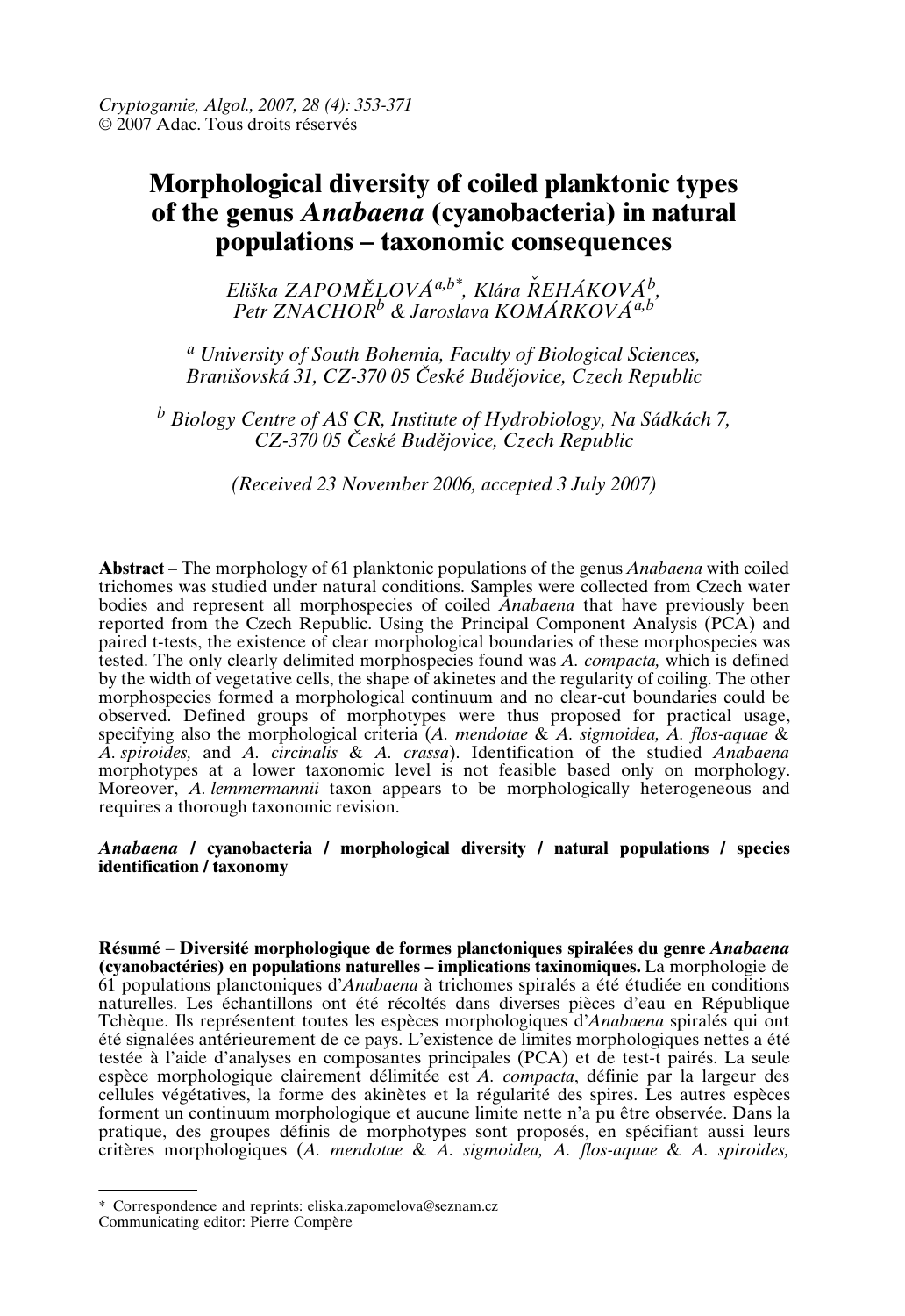*A. circinalis* & *A. crassa*). La détermination des morphotypes étudiés à un niveau taxinomique inférieur n'est pas possible en se basant uniquement sur la morphologie. De plus, le taxon *A. lemmermannii* paraît morphologiquement hétérogène et nécessiterait probablement une révision taxinomique approfondie.

#### *Anabaena* **/ cyanobactéries / diversité morphologique / populations naturelles / déterminations spécifiques/taxinomie**

# **INTRODUCTION**

The genus *Anabaena* is widely accepted to form many morphotypes. Around 80 planktonic freshwater species have been described in the past (Komárek, 1996) belonging to the subgenus *Dolichospermum* Thw. ex Wittr. *et* Nordst. 1889, which comprises all water-bloom-forming morphotypes.

Recently, several molecular studies have been undertaken attempting to clarify the systematics of the genus *Anabaena.* Based on comparisons of the 16S rRNA gene, ITS1 and rbcLX region, the genera *Anabaena* and *Aphanizomenon* appeared to be intermixed (Lyra *et al*., 2001; Gugger *et al*., 2002). This finding was also supported by the results of Rajaniemi *et al*. (2005a, b), who stated that distinct separated clusters at the subgeneric level were not detectable using sequences of 16S rRNA gene, rpoB and rbcLX. These results have been recently confirmed by Willame *et al*. (2006). Thus, as yet no suitable part of the genome has been found that would allow classification of *Anabaena* at the species level.

Current studies, including those mentioned above, deal mainly with the morphology of cultured strains. It is well known, however, that long-term cultivation of cyanobacteria can cause significant morphological changes that do not reflect the situation in natural habitats (Anand, 1988). Thus, confusions and misidentifications can be encountered when cyanobacteria are identified according to the morphology observed in cultivated specimens (Komárek & Anagnostidis, 1989). This confusion is compounded by the questionable status of many species that were established in the past on the basis of their morphology in natural conditions. Many of these are in need of a revision (Komárek, 1996).

Studies on the natural morphology of *Anabaena* that have been published thus far deal only with single populations collected during one field observation (Hill, 1976a, b, c; Hickel, 1982, 1985; Cronberg & Komárková, 1988; Komárková, 1988; Komárková-Legnerová&Cronberg, 1992; Komárková-Legnerová&Eloranta, 1992; Hindák, 2000). No attempt was made to analyse the morphology across the whole spectrum of *Anabaena* populations (morphotypes) in natural conditions and to evaluate the significance of morphological features for species identification. The only exception is a comprehensive study carried out by Li *et al*. (2000) on 50 cultured strains of *Anabaena*, where an identification key to the planktonic species of *Anabaena* was proposed offering morphological features important for morphospecies identification (aggregation of trichomes, character of trichome coiling, position, size and shape of akinetes, size and shape of vegetative cells). In addition, Rajaniemi *et al*. (2005b) attempted to evaluate and discuss the taxonomic significance of selected morphological characteristics. Nevertheless, conclusions derived from these studies are based only on the morphology observed in culture conditions.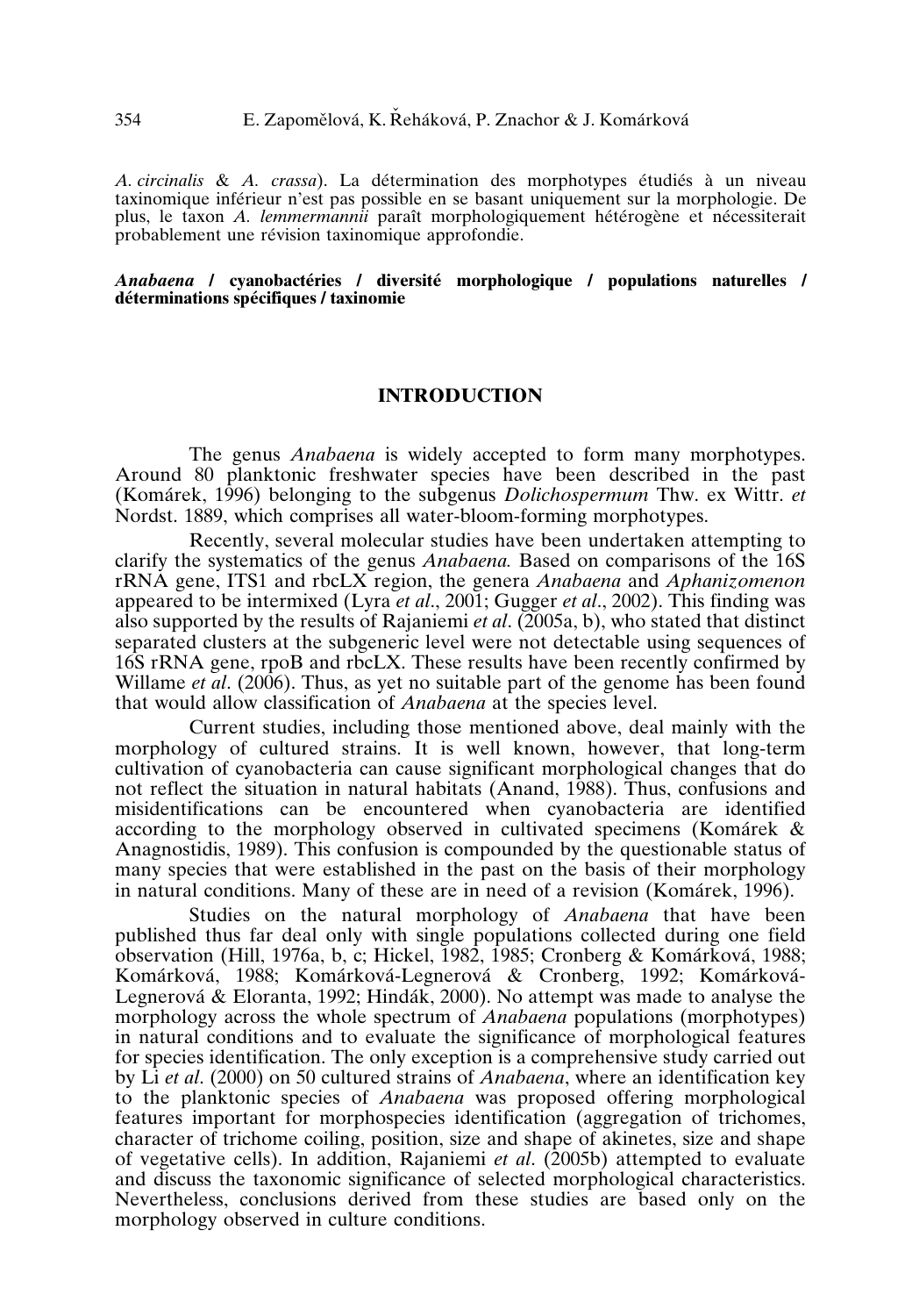The present study aims to complete the missing information on the morphology of planktonic *Anabaena* in natural conditions. The selection was restricted to coiled morphotypes, of which 61 populations were collected from Czech water bodies and their morphology investigated in detail. All coiled morphotypes known from the Czech Republic were included in the selection. Morphological features were compared within and among the populations in order to verify the existence of distinct, morphologically clearly distinguishable morphotypes, and to reveal the populations with intermediate morphology. We attempted to evaluate the validity of the morphological features that are commonly used for identification of *Anabaena* species.

Application of traditional species names can be rather confusing since their concepts were different when interpreted by various authors. Thus to prevent misunderstanding, we summarized the morphotypes and their morphological characteristics together with relevant references in Table 1. We took these morphotype concepts into consideration for the interpretation and discussion of our results. For each morphotype, the original or the oldest available description is given. To provide the information on current concepts and use, morphological descriptions of all morphotypes referred by Komárek (1996) are included (in bold).

# **MATERIALS AND METHODS**

### **Sampling and morphological parameters**

Samples of 61 populations of the genus *Anabaena* with coiled trichomes were collected from Czech fishponds and reservoirs (Table 2) in the years 2003- 2006 (May-October, majority of samples in 2004). The entire set of cyanobacterial filaments of the same morphology observed at the same locality and time is considered a population in this study.

Microphotographs of at least 30 non-fixed trichomes per population were taken with a digital camera (Olympus DP 70, magnification  $400\times$ ). Dimensions of all cell types were measured (five vegetative cells per trichome measured in 30 trichomes and as many as possible heterocysts and akinetes in each population). The position of akinetes relative to heterocysts was determined. In addition, coil diameters and distances between coils were measured in regularly coiled trichomes. All size measurements were performed using image analysis (Olympus DP Soft). Length to width ratios of vegetative cells, heterocysts and akinetes were calculated to estimate the cell shape.

In many populations, the number of akinetes was insufficient for statistical analysis, in some cases they were not present at all. Therefore, the dimensions of akinetes observed during the first year of cultivation were included. Only mature akinetes were measured (those, which possessed fully developed thickened cell wall – recommended by Komárek, 1996). Other morphological features were obtained solely from the natural populations. Those populations that did not show akinete formation in the field or were not successfully isolated into culture were excluded from the study.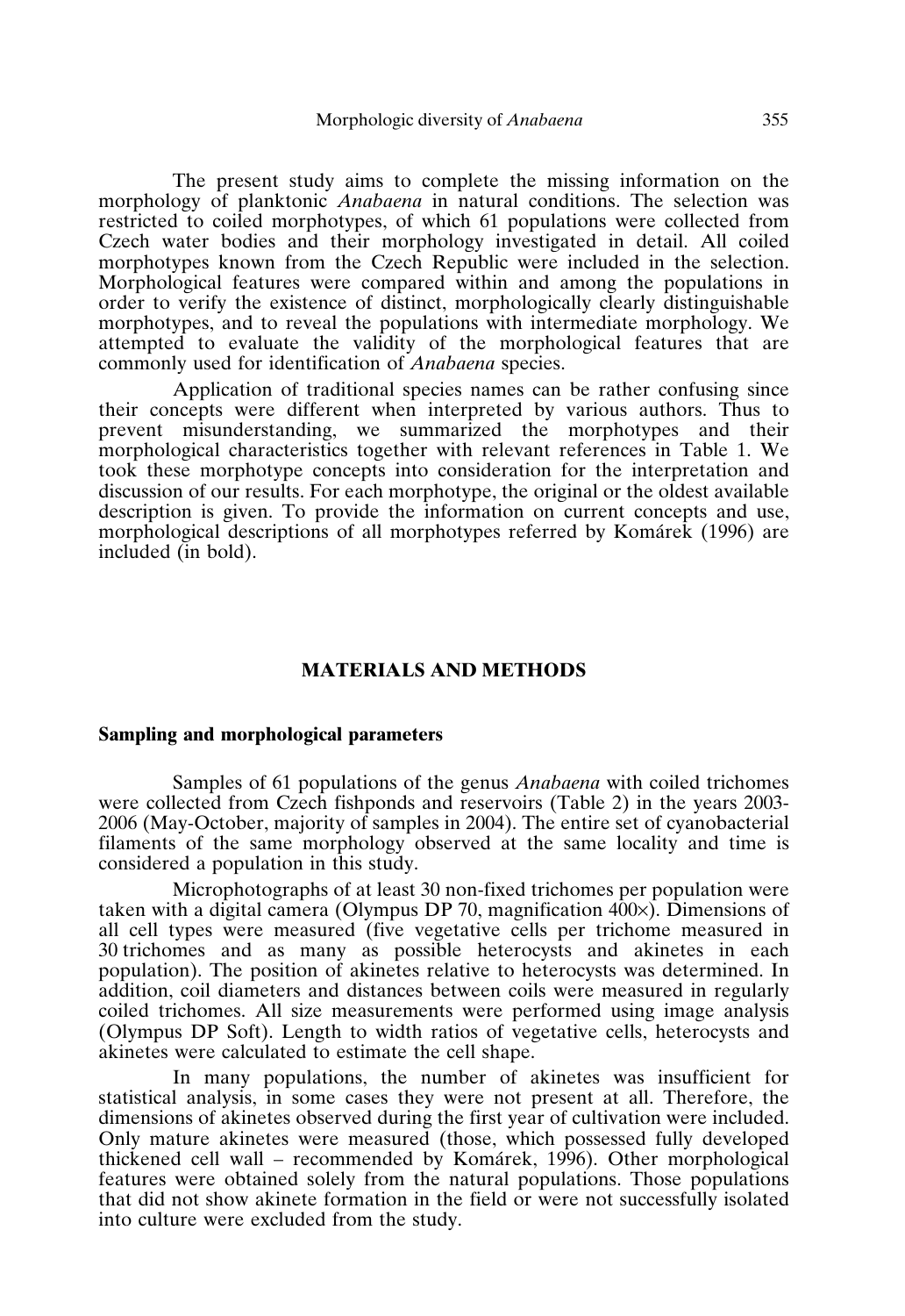| outlying values in parenthesis). Abbreviation and symbols: *, A. lemmermannii P.Richt;; **, A. lemmermannii var. lemmermannii P. Richt;<br>***, A. lennnermannii var. minor (Uterm.) Kom.-Legn.; A., akinete; ●, heterocyst; ■■■, vegetative cells; I, irregular; R, regular. In bold -<br>Hickel, 1982; [2] Komárek, 1999; [3] Geitler, 1932; [4] Komárek, 1996; [5] Nygaard, 1949; [6] Komárková, 1988; [7] Hill, 1976a; [8] Hill, 1976b; [9]<br>morphological criteria summarized by Komárek as the reflection of the most recent morphospecies concepts. References are indicated as: [1] |  |
|-----------------------------------------------------------------------------------------------------------------------------------------------------------------------------------------------------------------------------------------------------------------------------------------------------------------------------------------------------------------------------------------------------------------------------------------------------------------------------------------------------------------------------------------------------------------------------------------------|--|
|                                                                                                                                                                                                                                                                                                                                                                                                                                                                                                                                                                                               |  |
|                                                                                                                                                                                                                                                                                                                                                                                                                                                                                                                                                                                               |  |
|                                                                                                                                                                                                                                                                                                                                                                                                                                                                                                                                                                                               |  |
|                                                                                                                                                                                                                                                                                                                                                                                                                                                                                                                                                                                               |  |
|                                                                                                                                                                                                                                                                                                                                                                                                                                                                                                                                                                                               |  |
|                                                                                                                                                                                                                                                                                                                                                                                                                                                                                                                                                                                               |  |
| Table 1. Survey of <i>Anabaena</i> species and their morphological characteristics based on literary sources (minimum - mean value - maximum;                                                                                                                                                                                                                                                                                                                                                                                                                                                 |  |
|                                                                                                                                                                                                                                                                                                                                                                                                                                                                                                                                                                                               |  |
|                                                                                                                                                                                                                                                                                                                                                                                                                                                                                                                                                                                               |  |
|                                                                                                                                                                                                                                                                                                                                                                                                                                                                                                                                                                                               |  |
|                                                                                                                                                                                                                                                                                                                                                                                                                                                                                                                                                                                               |  |
|                                                                                                                                                                                                                                                                                                                                                                                                                                                                                                                                                                                               |  |
|                                                                                                                                                                                                                                                                                                                                                                                                                                                                                                                                                                                               |  |
|                                                                                                                                                                                                                                                                                                                                                                                                                                                                                                                                                                                               |  |
|                                                                                                                                                                                                                                                                                                                                                                                                                                                                                                                                                                                               |  |
| Cronberg, 1992. (continued)                                                                                                                                                                                                                                                                                                                                                                                                                                                                                                                                                                   |  |
|                                                                                                                                                                                                                                                                                                                                                                                                                                                                                                                                                                                               |  |
|                                                                                                                                                                                                                                                                                                                                                                                                                                                                                                                                                                                               |  |
|                                                                                                                                                                                                                                                                                                                                                                                                                                                                                                                                                                                               |  |
|                                                                                                                                                                                                                                                                                                                                                                                                                                                                                                                                                                                               |  |
| Komárková-Legnerová & (                                                                                                                                                                                                                                                                                                                                                                                                                                                                                                                                                                       |  |
|                                                                                                                                                                                                                                                                                                                                                                                                                                                                                                                                                                                               |  |
|                                                                                                                                                                                                                                                                                                                                                                                                                                                                                                                                                                                               |  |
|                                                                                                                                                                                                                                                                                                                                                                                                                                                                                                                                                                                               |  |

|                                 | Vegetative cells               |                         | Heterocysts            |                           |                          | Akinetes                             |                            |                  | Trichome coiling |            |                  |
|---------------------------------|--------------------------------|-------------------------|------------------------|---------------------------|--------------------------|--------------------------------------|----------------------------|------------------|------------------|------------|------------------|
|                                 | length<br>$[ \mu n ]$          | width<br>$[ \mu m ]$    | length<br>$[ \mu n ]$  | width<br>[µm]             | length<br>[1, 1]         | width<br>$[ \mu m ]$                 | position                   | diameter<br>[um] | distance         | regularity | Reference        |
| (Nygaard) Hickel<br>A. compacta | $3.0 - 4.6 -$<br>6.0           | $3.0 - 4.3 -$<br>5.0    | $5.0 - 5.4 -$<br>7.5   | $5.0 - 5.4 -$<br>7.0      | $10.3 - 12.5$<br>$8.5 -$ | $6.5 - 8.3 - 9.0$                    | A mm e                     | $9.0 - 15.0$     | $5.5 - 11.0$     | ≃          | $\Xi$            |
|                                 | $4.0 - 5.0$                    | $4.0 - 5.0$             | $5.5 - 6.0$            | $5.5 - 6.0$               | $11.0 - 12.5$            | $8.0 - 10.5$                         | Åuu!                       |                  |                  | ≃          | $\overline{2}$   |
| A. mendotae<br>Trelease         | $2.5 - 12.0$                   | $2.5 - 5.6$             | $5.4 - 11.0$           | $4.0 - 7.0$               | $16.0 - 30.0$            | $5.5 - 8.5$                          | $\lambda$ . $\blacksquare$ |                  |                  |            | $\boxed{3}$      |
|                                 | $2.5 - 11.0$<br>$\overline{2}$ | $2.5 - 4.5$<br>(5.6?)   | 5.4 - 11.0             | (2.8) 4.0<br>$-7.0$       | $-30.0(45?)$<br>16.0     | $(4.5)$ 5.5<br>$-7.0$ $(8.5)$        | $\lambda$ mer              |                  |                  |            | $\mathbf{F}$     |
| A. sigmoidea<br>Nygaard         | $4.0 - 8.0$                    | $3.0 - 4.0$             | $5.5 - 7.5$            | $4.0 - 5.0$               | $16.0 - 21.5$            | $7.5 - 8.5$                          | $\lambda$ . $\blacksquare$ | 20.0-37.0        |                  |            | $\boxed{5}$      |
|                                 | $4.0 - 8.5$                    | $3.0 - 4.0(5)$<br>(2.5) | $5.0 - 7.5$            | $4.0 - 5.0(7)$            | $(10.8?)$<br>16.0 - 21.5 | $7.0 - 8.5$                          | Ž                          |                  |                  |            | $\mathbf{F}$     |
| A. lemmermannii<br>P. Richt.    | $(2.9) - 6.5$<br>$-(12.2)$     | $(2.9) - 4.5$<br>(6.9)  | $(3.5) - 5.8$<br>(6.7) | $(3.5) - 5.2$<br>$-(6.6)$ | $(13) - 20$<br>(30)      | $(6.7) - 9.1 -$<br>$\left(10\right)$ | <b>AOA</b>                 |                  |                  |            | $\overline{6}^*$ |
|                                 | $4.0 - 8.3$<br>$-12.3$         | $3.1 - 3.8$<br>$-4.7$   |                        |                           |                          |                                      | AOA                        |                  |                  |            | $\sum_{i=1}^{n}$ |
|                                 | $2.9 - 6.0$<br>$-9.1$          | $2.9 - 4.5$<br>$-9.0$   |                        |                           |                          |                                      | <b>AOA</b>                 |                  |                  |            | $[6]$ ***        |
|                                 | $(2.5)4.0 - 9.0$<br>(12.1)     | $2.5 - 6.9$<br>(8?)     | $(4.7) 5.5$<br>$-10.9$ | $(4) 5.0$<br>$-6.0 (9?)$  | $-34(37.7?)$<br>(13) 15  | $(6.7)$ 8<br>-11 (13.3)              | A O A                      |                  |                  |            | $\mathbf{F}$     |

# 356 E. Zapomělová, K. Řeháková, P. Znachor & J. Komárková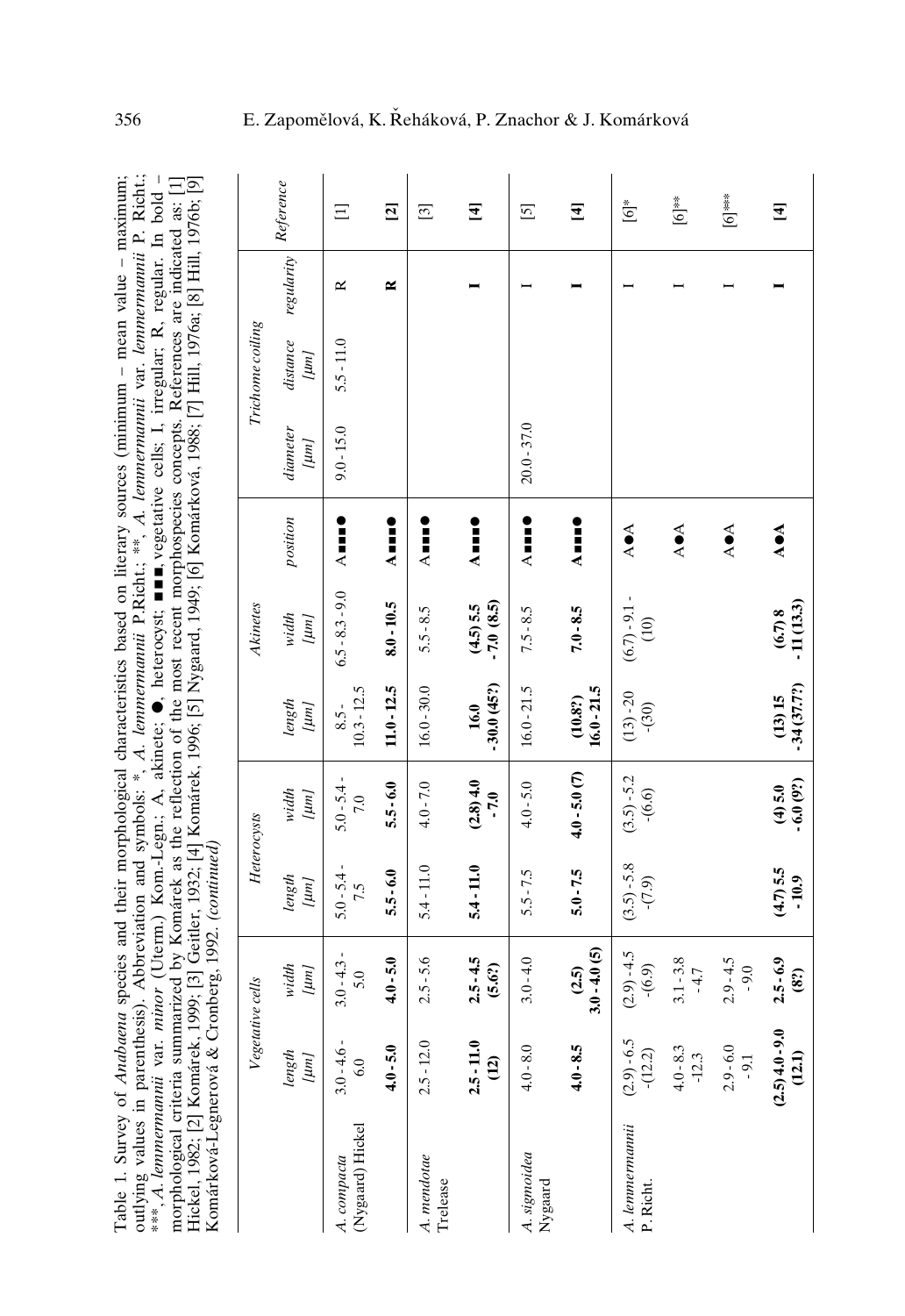|                  | Reference          | ⊡                       | $\mathbf{E}$                        | $\boxed{3}$                | $\overline{4}$              | $\Xi$                    | $^{[8]}$                                  | $\mathbf{f}$                       | $\begin{bmatrix} 3 \end{bmatrix}$             | $\mathbf{F}$                      | $\overline{[6]}$        | $\mathbf{F}$                           |
|------------------|--------------------|-------------------------|-------------------------------------|----------------------------|-----------------------------|--------------------------|-------------------------------------------|------------------------------------|-----------------------------------------------|-----------------------------------|-------------------------|----------------------------------------|
|                  | regularity         | ĸ                       | ≃                                   |                            | $\mathbf{R}$ , $\mathbf{I}$ |                          | R.I                                       | $\mathbf{k}$ .                     | I, R                                          | $\mathbf{k}$ , $\mathbf{I}$       | ĸ                       | ≃                                      |
| Trichome coiling | distance<br>[1, 1] | $40.0 - 50.0$           | (10.0) 20.0<br>$\ddot{\phantom{0}}$ |                            |                             | or $A$ of $\blacksquare$ | or $A$ of $\blacksquare$<br>$12.0 - 16.0$ | $(10) 12.0 - 16$<br>$\overline{c}$ |                                               | $27.0 - 55.0$                     | $45.0 - 55.0$           | $30.0 - 50.0$<br>(90?)                 |
|                  | diameter<br>[m]    | 45.0-54.0               | $20.0 - 60.0$                       |                            | $9.0 - 20.0$<br>(30.0)      | or AOA                   | $28.0 - 34.0$<br>or AOA                   | $28.0 - 34.0$<br>(53.0)            |                                               | $68.0 - 120.0$                    | $50.0 - 70.0$           | 40.0 - 70.0<br>(99?)                   |
|                  | position           | $\lambda$ iiii)         | Aus <b>t</b>                        | Aust<br>A                  | $\lambda$ and $\bullet$     | $\frac{1}{2}$            | $\overline{A}$                            | A uu S                             | $\lambda$ be $\blacksquare$                   | Å III <b>)</b>                    | $\lambda$ iiii)         | $A = -$                                |
| Akinetes         | width<br>[um]      | $10.0 - 14.0$           | (9) 10.0<br>$-14.0$                 | $6.0 - 13.0$               | $-14.0(17)$<br>(5) 7.0      | $9.5 - 11.0$<br>(12)     | (9.5)11.0<br>12.5(14)                     | $-12.5(14)$<br>(9.5)11             | $16.0 - 18.0$                                 | (9) 12.0<br>$-21.0$               | 13.0 - 18.0 -<br>22.0   | $(13) 20 - 25$                         |
|                  | length<br>[um]     | $17.6 - 35.0$           | (15) 17.6<br>$-20.8$                | $20.0 - 35.0$<br>$(-50.0)$ | 35.0 (50?)<br>(12) 15.0     | $26.0 - 47.0$            | $(11)$ $13 - 18$<br>(21)                  | 18.0(23)<br>(11) 13.0              | $20.0 - 28.0$<br>(34)                         | $(12.5) 20 - 30$<br>$\widehat{d}$ | $15.0 - 28.0 -$<br>35.0 | $(15) 27.0 -$<br>42.0 (46?)            |
| Heterocysts      | width<br>[µm]      | 7,0                     | (5.6) 6.5<br>$-10.0$                | $6.0 - 9.0$                | 8.7 (10)<br>(3.5)4.0        | $8.0 - 10.0$             | $(7)8.0 - 8.5$<br>$\widehat{E}$           | 8.5(10)<br>(7) 8.0                 | $8.0 - 10.1$                                  | (6.5) 9.0<br>$-13.0$              | $10.0 - 17.0$           | $7.0 - 15.0$<br>$\widehat{E}$          |
|                  | length<br>[um]     | 7,0                     | (5.6) 6.5<br>$-10.0$                | $6.0 - 10.0$               | $5.0 - 10.0$                | $8.0 - 10.0$             | $(6)7 - 8(9)$                             | $-8.0(9)$<br>(6) 7.0               | $8.0 - 10.0$                                  | (6.5)9.0<br>$-13.0$               | $10.0 - 17.0$           | $7.0 - 15.0$<br>$\overline{E}$         |
| Vegetative cells | width<br>[µm]      | $6.5 - 8.0$             | $6.0 - 8.0$<br>(9.0)                | $4.0 - 5.5 - 8.0$          | $-8.3(9.5)$<br>(2.5) 6.0    | $7.0 - 9.0$<br>(10)      | $(6) 7.0 - 8.0$<br>$\odot$                | $(10-13?)$<br>$(6) 7 - 9$          | $8.0 - 14.0$                                  | $(6.9?) 8 - 11$<br>(15?)          | $9.0 - 12.5 -$<br>15.0  | (8) 11.0<br>$-15.0$                    |
|                  | length<br>[um]     | $6.5 - 8.0$             | (3.5)4.0<br>$-8.0$                  | $6.0 - 8.0$                | $(2.5)$ 6.0<br>-8.3 $(9.5)$ | $7.0 - 10.0$<br>(16.0)   | $6.0 - 8.0$<br>(13.0)                     | $(6) 7 - 9$<br>$(10-13?)$          | $8.0 - 14.0$                                  | $(4)$ 6.7 - 8.5<br>(11?)          | $9.0 - 12.5 -$<br>15.0  | r.<br>$(4) 8.0 - 12.$<br>$\widehat{H}$ |
|                  |                    | A. spiroides<br>Klebahn |                                     | A. flos-aquae              | Bréb. ex Born.<br>et Flah.  | A. curva<br>Hill         | A. perturbata<br>$\overline{H}$           |                                    | Rabenh. ex Born.<br>A. circinalis<br>et Flah. |                                   | A. crassa               | (Lemm.) Kom.-<br>Legn. et Cronb.       |

# M o rphologi c di v ers ity of *A nabaen a*

3 5 7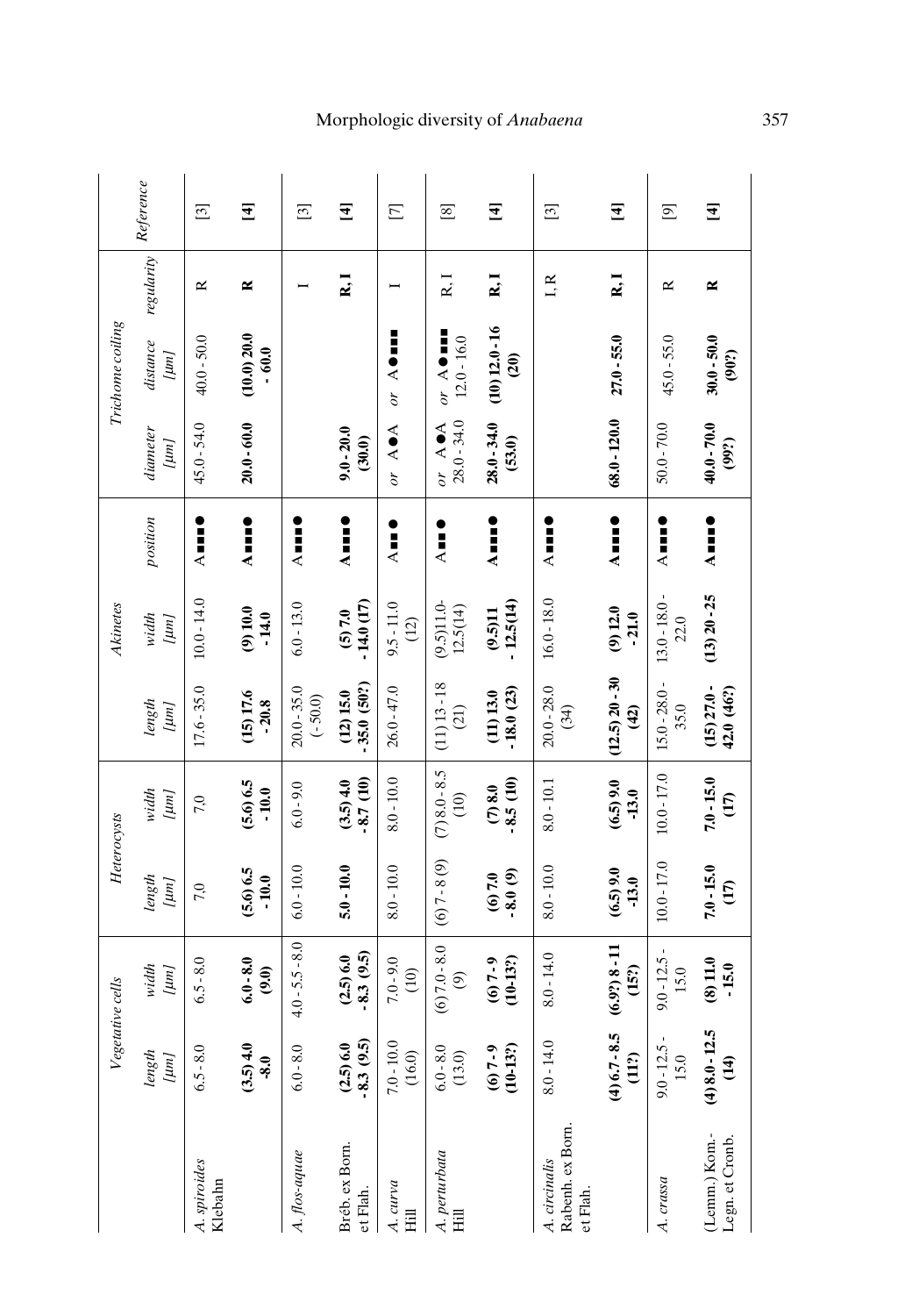Table 2. *Anabaena* populations used in this study, their identification codes and sampling localities. F, fishpond;  $\vec{R}$ , reservoir. The populations that were isolated into pure cultures were abbreviated using a code of two plus two digits, separated by a hyphen. The first part of the code symbolizes the sampling year (mostly 2004), the second part is an identification number of the strain in the culture collection. Populations for that no strains were isolated were labelled by the letter P and a code of the sampling locality followed by the date of sampling.

| Taxa            | Code           | Locality            |                           |
|-----------------|----------------|---------------------|---------------------------|
| A. compacta     | $04-02$        | Naděje - Bavorovice | ${\bf F}$                 |
|                 | $04-07$        | Březová             | $\mathbb{R}$              |
|                 | 04-32          | Opatovický          | ${\bf F}$                 |
|                 | 04-41          | Svět                | F                         |
|                 | 04-55          | Vajgar              | F                         |
|                 | P_Cerni240504  | Černiš              | F                         |
| A. mendotae     | $04 - 11$      | Černiš              | $\boldsymbol{\mathrm{F}}$ |
|                 | P_Orlik220604  | Orlík               | ${\bf F}$                 |
| A. sigmoidea    | 03-01          | Stanovice           | $\mathbb R$               |
|                 | $04 - 05$      | Bezdrev             | ${\bf F}$                 |
|                 | 04-06          | Březová             | R                         |
|                 | $04 - 14$      | Dehtář              | F                         |
|                 | $04 - 27$      | Koclířov            | F                         |
|                 | $04 - 45$      | Svět                | F                         |
|                 | 04-54          | Velký Tisý          | ${\bf F}$                 |
|                 | 04-61          | Domin               | F                         |
|                 | 04-63          | Ženich              | F                         |
|                 | P_Rimov240804  | Římov               | R                         |
|                 | P_Vrano260804  | Vranov              | $\mathbb{R}$              |
| A. lemmermannii | 04-24          | Husinec             | R                         |
|                 | 04-33          | Orlík               | $\mathbf R$               |
|                 | 04-38          | Senecký             | $\overline{F}$            |
|                 | 04-42          | Svět                | $\boldsymbol{\mathrm{F}}$ |
| A. spiroides    | 04-51          | Svět                | ${\bf F}$                 |
|                 | P_Homol260504  | Homolský            | ${\bf F}$                 |
|                 | P_Opat-y150904 | Opatovický          | ${\bf F}$                 |
| A. flos-aquae   | 04-01          | Naděje - Bavorovice | ${\bf F}$                 |
|                 | 04-08          | Březová             | R                         |
|                 | 04-09          | Břilický            | F                         |
|                 | $04 - 10$      | Byňovský            | F                         |
|                 | $04-15$        | Dehtář              | F                         |
|                 | $04 - 16$      | Dehtář              | ${\bf F}$                 |
|                 | 04-19          | Hejtman             | F                         |
|                 | 04-30          | Opatovický          | F                         |
|                 | 04-36          | Rožmberk            | F                         |
|                 | 04-37          | Římov               | R                         |
|                 | $04 - 40$      | Skalka              | R                         |
|                 | 04-50          | Svět                | F                         |
|                 | 04-52          | Svět                | F                         |
|                 | 04-53          | Švarcenberk         | F                         |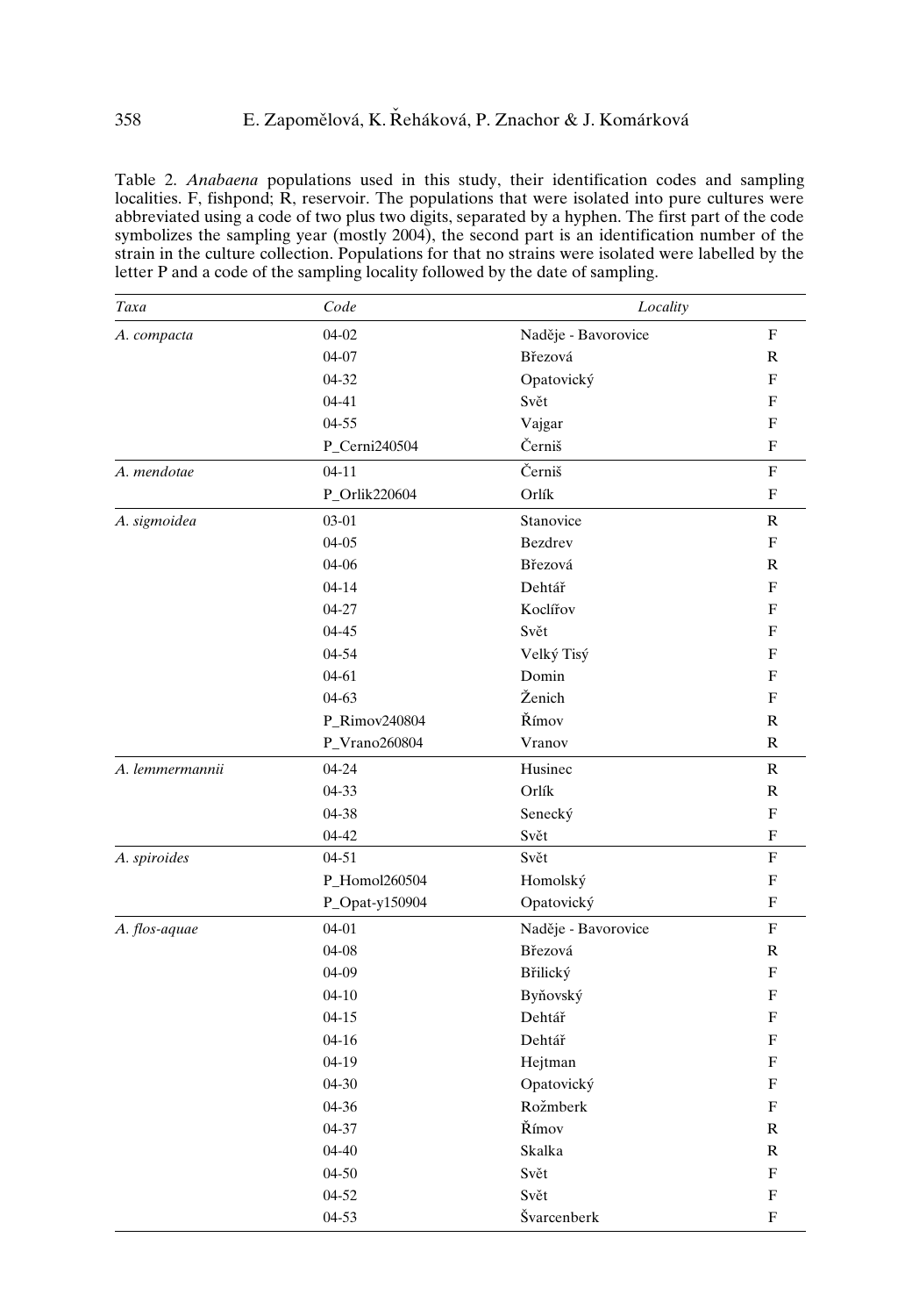#### Morphologic diversity of *Anabaena* 359

Table 2. *Anabaena* populations used in this study, their identification codes and sampling localities. F, fishpond;  $\hat{R}$ , reservoir. The populations that were isolated into pure cultures were abbreviated using a code of two plus two digits, separated by a hyphen. The first part of the code symbolizes the sampling year (mostly 2004), the second part is an identification number of the strain in the culture collection. Populations for that no strains were isolated were labelled by the letter P and a code of the sampling locality followed by the date of sampling. *(continued)*

| Taxa                      | Code          | Locality     |              |
|---------------------------|---------------|--------------|--------------|
| A. flos-aquae (continued) | 04-57         | Vajgar       | F            |
|                           | $04 - 60$     | Valcha       | F            |
|                           | $04-62$       | Žabovřesky   | F            |
|                           | P Bezdr150904 | Bezdrev      | F            |
|                           | P_Dubne180804 | Dubnenský    | F            |
|                           | P_Horus150904 | Horusický    | F            |
|                           | P_Ratmi150904 | Ratmírovický | F            |
|                           | P_Rozmb150904 | Rožmberk     | F            |
| $A.$ circinalis +         | $04 - 20$     | Hněvkovice   | $\mathbb{R}$ |
| $+A. crassa$              | 04-22         | Husinec      | $\mathbb{R}$ |
|                           | $04 - 25$     | Husinec      | $\mathbb{R}$ |
|                           | $04 - 26$     | Jesenice     | $\mathbb{R}$ |
|                           | 04-28         | Hodějovický  | F            |
|                           | 04-29         | Hodějovický  | F            |
|                           | 04-34         | České údolí  | $\mathbb{R}$ |
|                           | $04 - 46$     | Svět         | F            |
|                           | 04-56         | Vajgar       | F            |
|                           | 04-58         | Vajgar       | F            |
|                           | P_Horak110706 | Horák        | F            |
|                           | P_Komor180805 | Komorník     | F            |
|                           | P Skalk230804 | Skalka       | $\mathbb{R}$ |
|                           |               |              |              |

# **Isolation and culturing**

Single trichomes of 43 of the populations studied were isolated using a glass capillary and from these clone strains were grown. For this purpose, we always selected trichomes with morphology typical of the entire populations. The trichomes were transferred repeatedly from a drop of sterile culture medium (WC – Guillard & Lorenzen, 1972) to another one until all other organisms were excluded. The filaments were then inoculated into the wells of microtitrate plates filled with 4 ml of sterile WC medium, one trichome per each well. After one month, if successful growth in the plates was observed, the strains were inoculated into Erlenmeyer's flasks filled with 50 ml of WC medium where they remained during the cultivation. Both the isolates in the microtitrate plates and the strains in Erlenmeyer's flasks were kept at 21°C under 16L:8D light cycle with a photon flux density of 50  $\mu$ mol.m<sup>-2</sup>.s<sup>-1</sup> provided by a daylight fluorescent lamps. All strains were clonal (grown from a single filament), free from other cyanobacteria and algae but not axenic.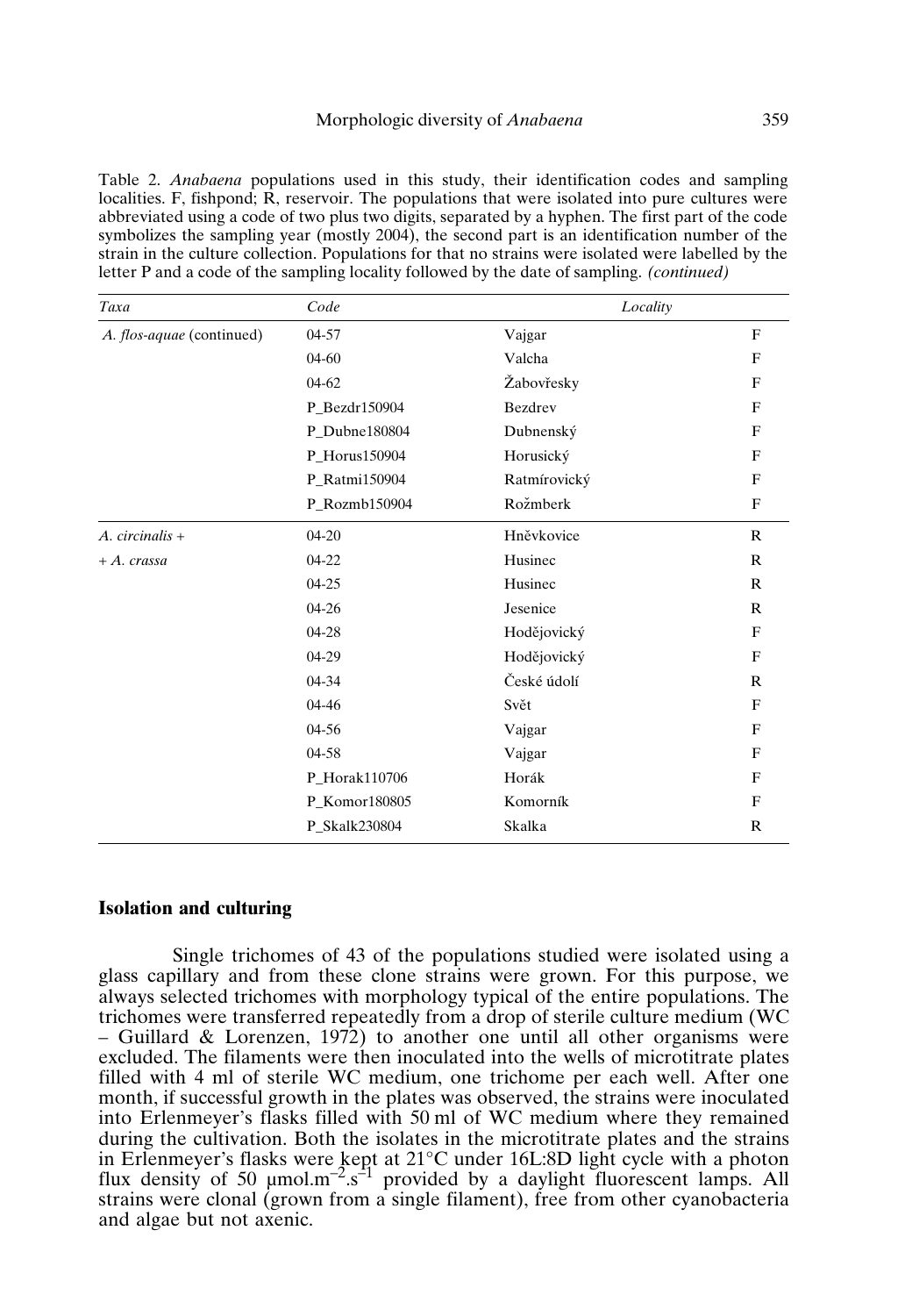# **Statistical analyses**

Average, minimum and maximum values of the dimensions of all cell types were computed for each natural population. The existence of clearly delimited *Anabaena* morphotypes was tested using Principal Component Analysis (PCA; Canoco – Ter Braak  $\&$  Šmilauer, 1998). Besides the parameters mentioned above, information on regularity of coiling and the akinete position relative to the heterocysts was included in the analysis. Diameters of trichome coils and the distances between the coils could not be included since they were not determined for all compared populations. Nevertheless, they were measured in regularly coiled filaments and used for detailed comparison of populations within the *Anabaena circinalis* and *A. crassa* group.

An ordination diagram was created using CanoDraw software (Smilauer, 1992) to acquire the basic orientation in the data and to reveal distinct groups of similar populations.

Differences between the morphometric parameters of the populations classified as *A. mendotae* and *A. sigmoidea* were tested using two sample t-test (program Statistica; Anonymous, 1996), as well as the differences of the populations of *A. flos-aquae* and *A. spiroides.*

Detailed comparison and discussion of single morphological features was done using box-whisker plots. Box-whisker plots were created by the GraphPad Prism program (GraphPad Software, San Diego California USA, www.graphpad.com).

# **RESULTS**

Six morphotypes / "species" and one intermixed group of two species were preliminarily identified according to currently used species-defining morphological criteria within the group of the populations studied. Their morphological and morphometric parameters are summarized in Table 3. The morphotypes are *A. compacta* (Nygaard) Hickel 1985, *A. flos-aquae* Brébisson ex Bornet *et* Flahault 1888, *A. lemmermannii* P. Richt. 1903, *A. mendotae* Trelease 1889, *A. sigmoidea* Nygaard 1949, and *A. spiroides* Klebahn 1895. The intermixed group comprises morphotypes of *A. circinalis* Rabenh. ex Bornet *et* Flahaut 1888 and *A. crassa* (Lemm.) Kom.-Legn. *et* Cronb. 1992, where no distinguishing characteristics were found.

The existence of morphological boundaries of these morphotypes was tested by the Principal Component Analysis (PCA, Fig. 1).

*A. compacta.* The only well defined cluster in the PCA diagram (Fig. 1) is formed by the populations of *A. compacta.* The morphotype is clearly identified by the combination of three morphological features: the width of vegetative cells, the shape of akinetes (widely ovoid, length: width ratio 1.1-1.3) and the regularity of coiling (Figs 2-3; Table 3).

Other populations formed a rather continuous group of morphotypes.

*A. mendotae* **&** *A. sigmoidea.* Two populations were preliminarily classified as *A.* cf. *mendotae* (04-11, P\_Orlik220604) because their morphology corresponded exactly to the taxon description (Table 1).

The null hypothesis  $(H_0)$  that the morphological parameters of populations classified as *A. mendotae* do not differ from those of *A. sigmoidea* can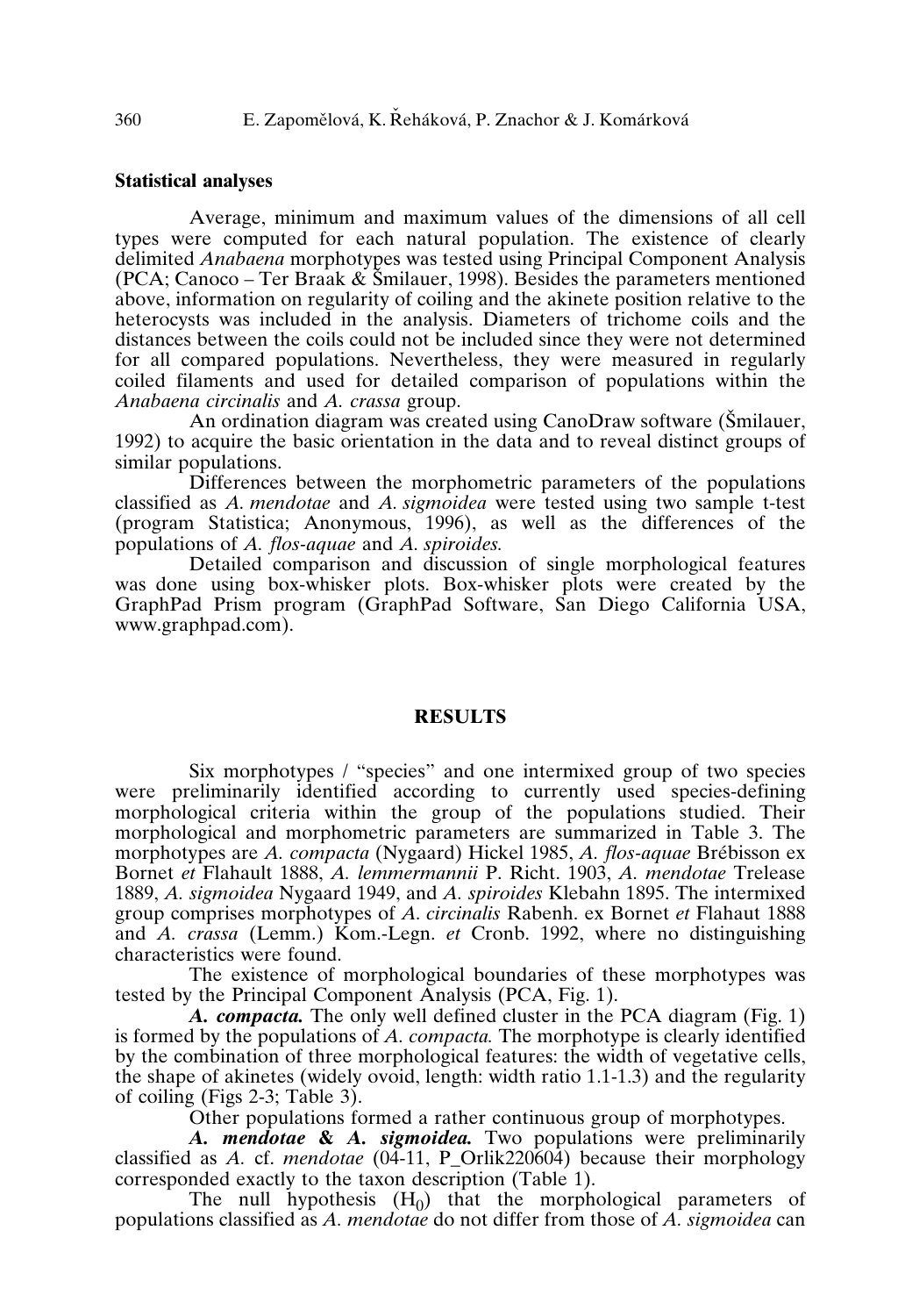|                  | Table 3. Morphological ch                          |                            |                      |                      |                         | aracteristics of the <i>Anabaena</i> morphotypes and morphological groups studied (minimum - mean value - maximum). |                      |                           |                              |                               |
|------------------|----------------------------------------------------|----------------------------|----------------------|----------------------|-------------------------|---------------------------------------------------------------------------------------------------------------------|----------------------|---------------------------|------------------------------|-------------------------------|
|                  |                                                    | mpacta<br>A. cor           | A. mendotae          | A. sigmoidea         | sigm. group<br>A. mend/ | A. lemmermanni                                                                                                      | A. spiroides         | A. flos-aquae             | spir. group<br>$A.$ fl.-aq./ | crassa group<br>A. circinalis |
|                  | populations<br>Number of                           | $\circ$                    | $\sim$               | Ξ                    | $\mathfrak{D}$          | 4                                                                                                                   | 3                    | Z                         | $\mathfrak{L}$               | $\mathbf{13}$                 |
|                  | $\ensuremath{\mathsf{length}}\xspace$ [µm]         | $0 - 6.0$<br>35.           | $4.0 - 6.6 - 10.6$   | $3.7 - 6.0 - 9.3$    | $3.8 - 6.1 - 9.5$       | $4.5 - 7.5 - 11.1$                                                                                                  | $3.9 - 6.1 - 8.9$    | $4.3 - 6.4 - 9.1$         | $4.3 - 6.4 - 9.0$            | $5.0 - 7.7 - 11.2$            |
| $\chi$ eg. cells | width [µm]                                         | $8 - 5.9$<br>$3.8 -$       | $2.7 - 3.5 - 4.3$    | $3.1 - 4.2 - 5.3$    | $3.1 - 4.1 - 5.1$       | $4.0 - 5.2 - 6.5$                                                                                                   | $5.8 - 7.4 - 9.3$    | $5.3 - 6.6 - 8.0$         | $5.4 - 6.7 - 8.1$            | $8.4 - 10.4 - 12.1$           |
|                  | l:w ratio                                          | $.0 - 1.4$<br>$-10$        | $1.1 - 1.9 - 3.2$    | $0.9 - 1.5 - 2.4$    | $0.9 - 1.5 - 2.6$       | $0.9 - 1.5 - 2.4$                                                                                                   | $0.5 - 0.8 - 1.2$    | $0.7 - 1.0 - 1.4$         | $0.7 - 1.0 - 1.3$            | $0.5 - 0.7 - 1.1$             |
|                  | $\ensuremath{\mathsf{length}}\xspace\,[\text{nm}]$ | $-9 - 9$ .<br>$4.7 - 5$ .  | $5.3 - 6.3 - 8.3$    | $5.1 - 6.3 - 7.9$    | $5.1 - 6.3 - 7.9$       | $5.8 - 6.9 - 8.2$                                                                                                   | $5.8 - 7.2 - 8.4$    | $5.9 - 7.2 - 8.6$         | $5.9 - 7.2 - 8.5$            | $9.2 - 10.3 - 11.6$           |
| Heterocysts      | width [µm]                                         | $.6 - 6.3$<br>$4.7 - 5$ .  | $4.2 - 5.2 - 5.8$    | $4.4 - 5.5 - 6.5$    | $4.4 - 5.5 - 6.4$       | $5.4 - 6.2 - 7.3$                                                                                                   | $6.6 - 7.8 - 8.8$    | $6.1 - 7.3 - 8.7$         | $6.1 - 7.4 - 8.7$            | $9.4 - 10.6 - 11.7$           |
|                  | l:w ratio                                          | $.0 - 1.1$<br>$0.9 - 1.$   | $1.0 - 1.2 - 1.7$    | $0.9 - 1.1 - 1.5$    | $0.9 - 1.2 - 1.6$       | $1.0 - 1.1 - 1.3$                                                                                                   | $0.8 - 0.9 - 1.0$    | $0.8 - 1.0 - 1.2$         | $0.8 - 1.0 - 1.2$            | $0.9 - 1.0 - 1.1$             |
|                  | length [µm]                                        | $8.2 - 8.9 - 9.8$          | $13.5 - 20.9 - 26.6$ | $18.2 - 22.6 - 27.4$ | $17.5 - 22.3 - 27.3$    | 13.8 - 19.2 - 25.6                                                                                                  | $16.1 - 18.5 - 22.8$ | $16.1 - 19.6 - 24.0$      | $16.1 - 19.5 - 23.9$         | $20.0 - 23.4 - 28.1$          |
|                  | width [µm]                                         | $6 - 8.3$<br>$7.0 - 7.$    | $5.4 - 6.7 - 7.8$    | $5.7 - 6.8 - 7.8$    | $5.7 - 6.8 - 7.8$       | $6.3 - 7.9 - 9.9$                                                                                                   | $10.7 - 11.7 - 13.2$ | $8.8 - 10.5 - 12.7$       | $9.0 - 10.6 - 12.7$          | $13.5 - 15.3 - 16.5$          |
| Akinetes         | l:w ratio                                          | $.2 - 1.3$<br>$11 - 1.$    | $1.8 - 3.2 - 4.4$    | $2.7 - 3.4 - 4.3$    | $2.5 - 3.3 - 4.3$       | $1.7 - 2.5 - 3.5$                                                                                                   | $1.3 - 1.6 - 2.0$    | $1.5 - 1.9 - 2.4$         | $1.5 - 1.8 - 2.3$            | $1.4 - 1.6 - 1.9$             |
|                  | position                                           | $\ddot{\phantom{a}}$<br>J  | Aust<br>A            | Åuu!                 | Å∎∎∎                    | A OA                                                                                                                | Aust <sub>A</sub>    | Aune                      | Åmme                         | Auut<br>A                     |
|                  | diameter [µm]                                      | $.6 - 15.0$<br>$6.6 - 10.$ |                      |                      |                         |                                                                                                                     | $19.4 - 26.0 - 35.7$ | $16.7 - 23.3 - 30.7$      | $17.7 - 24.3 - 32.6$         | $39.4 - 52.0 - 73.3$          |
| Trichome coiling | distance [µm]                                      | $3.5 - 6.8 - 11.5$         |                      |                      |                         |                                                                                                                     | $12.9 - 20.433.1$    | $4.8 - 9.5 - 16.2$        | $7.8 - 13.6 - 22.5$          | $27.6 - 39.8 - 58.1$          |
|                  | diam:distratio                                     | Ò.                         |                      |                      |                         |                                                                                                                     | $\mathbb{C}$         | 2.5                       | 21                           | 13                            |
|                  | regularity                                         | regular                    | irregular            | irregular            | irregular               | irregular                                                                                                           | regular              | 17 irregular<br>5 regular | 17 irregular<br>8 regular    | regular                       |

# Morphologic diversity of *Anabaena* 361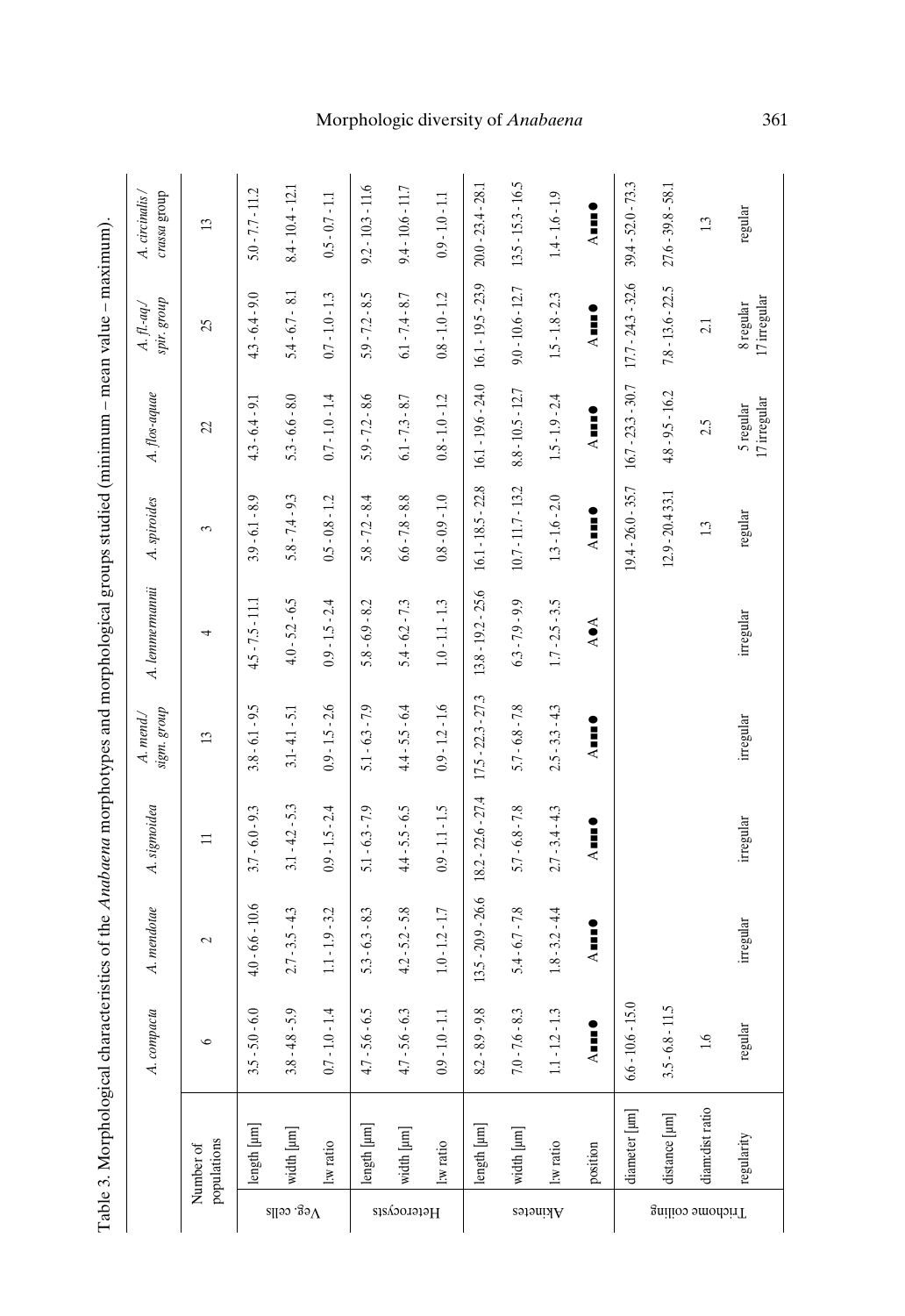

Fig. 1. PCA diagram based on the morphological characteristics of the *Anabaena* populations observed in natural conditions. Each symbol represents a single population, shapes symbolize a preliminary morphospecies identification. Using the PCA, the existence of clear morphological boundaries of these morphotypes was tested. The first and the second canonical axes explain together  $74.7 \%$  of the total variance.

Table 4. Parameters of two sample t-tests comparing the morphology of *A. mendotae* and *A. sigmoidea* or *A. flos-aquae* and *A. spiroides.*

|                        | A. mendotae<br>t-value | A. sigmoidea<br>VS.<br>p-value | A. flos-aquae<br>VS.<br>t-value | A. spiroides<br>p-value |
|------------------------|------------------------|--------------------------------|---------------------------------|-------------------------|
| Vegetative cell length | 1.477581               | 0.167571                       | $-1.566550$                     | 0.130875                |
| Vegetative cell width  | $-6.314220$            | 0.000057                       | 2.850976                        | 0.009043                |
| Heterocyst length      | $-0.259254$            | 0.800227                       | 0.048912                        | 0.961412                |
| Heterocyst width       | $-1.356320$            | 0.202183                       | 1.465384                        | 0.156354                |
| Akinete length         | $-1.564130$            | 0.146082                       | $-0.625471$                     | 0.537819                |
| Akinete width          | $-0.648074$            | 0.530232                       | 2.180541                        | 0.039702                |

be rejected only when mean values of the width of vegetative cells were compared (two sample t-test, Table 4).

In the PCA diagram (Fig. 1), the populations of *A. mendotae* are tightly adjacent to the group of *A. sigmoidea* populations. Populations of *A. sigmoidea* generated a cluster that is clearly separated from the group of *A. flos-aquae* populations.

Therefore, we suggest classification of these morphotypes as a joint morphological group. The main morphological characteristics defining this group are the width and length: width ratio (i.e. the shape) of vegetative cells, length: width ratio (i.e. the shape) of akinetes, and irregularity of trichome coiling (Figs 4-8; Table 3). According to the Botanical Code (Greuter *et al*., 2000),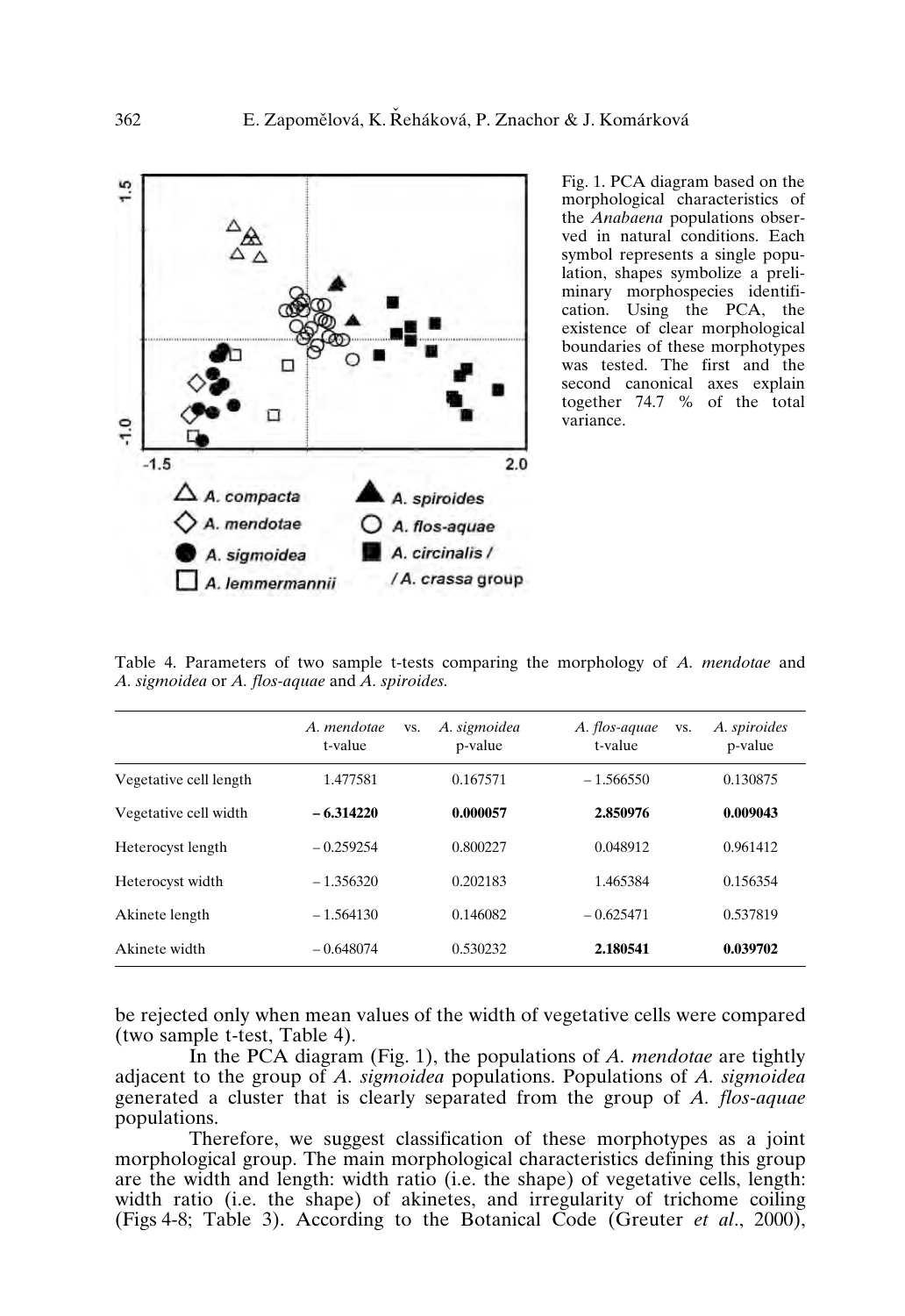

Figs 2-13. Microphotographs of selected *Anabaena* populations of the morphospecies *A. compacta* (2-3)*, A. mendotae* & *A. sigmoidea* (4-8)*,* and *A. lemmermannii* (9-13). Population codes: (2) 04-32; (3) P\_Cerni240504; (4) 04-11; (5) P\_Orlik220604; (6) 04-05; (7) 04-06; (8) 04-27; (9) 04-24; (10) 04-42; (11) 04-33; (12-13) 04-38. Scale = 10 µm (right bottom corner).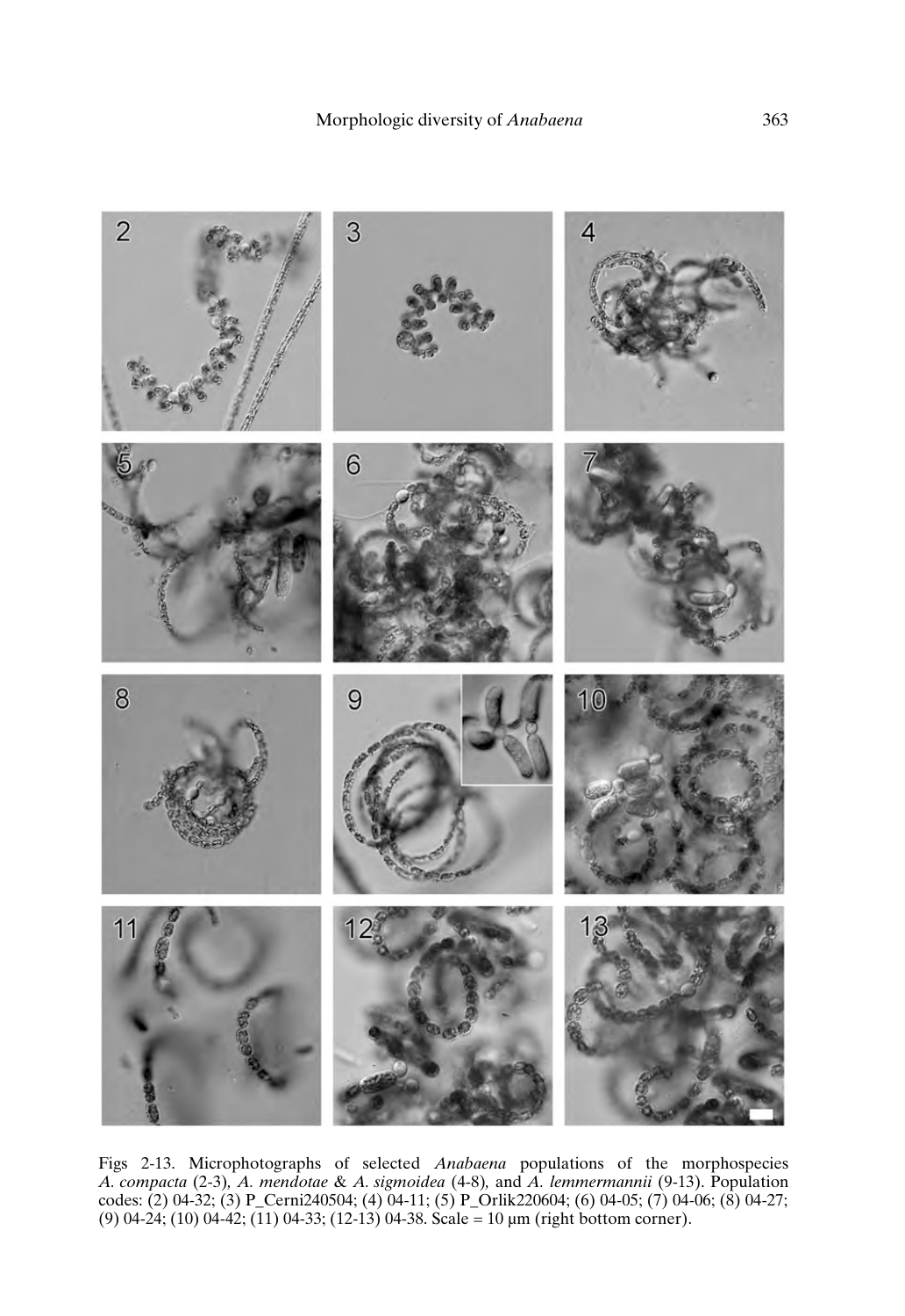

Fig. 14. Box-whisker plots of width and length:width ratio of vegetative cells of four populations classified as *Anabaena lemmermannii* according to the akinete position. Whiskers represent minimal and maximal values, boxes symbolize ± standard deviation and lines inside boxes mean values.

*A. mendotae* Trelease 1889 possesses a priority over *A. sigmoidea* Nyg. 1949, and thus populations fitting these two morphotypes should all received the name *A. mendotae*.

*A. lemmermannii.* Four populations of *A. lemmermannii,* represent a continuous transition between *A. sigmoidea* and *A. flos-aquae* groups in our study (Fig. 1). The main criterion for identification of these populations as *A. lemmermannii* was the position of akinetes (two akinetes, each at one side of a heterocyst). However, other morphological characters, especially the vegetative cell width and length: width ratio, were highly variable among particular populations (Figs 9-14). The variance of mean values of vegetative cell width of single populations was 10.4 (whereas *A. flos-aquae* & *A. spiroides* group showed 0.30, *A. mendotae* & *A. sigmoidea* group 0.08 and *A. compacta* 0.06, respectively). The taxon seems to be apparently heterogeneous and requires a taxonomic revision (see Discussion).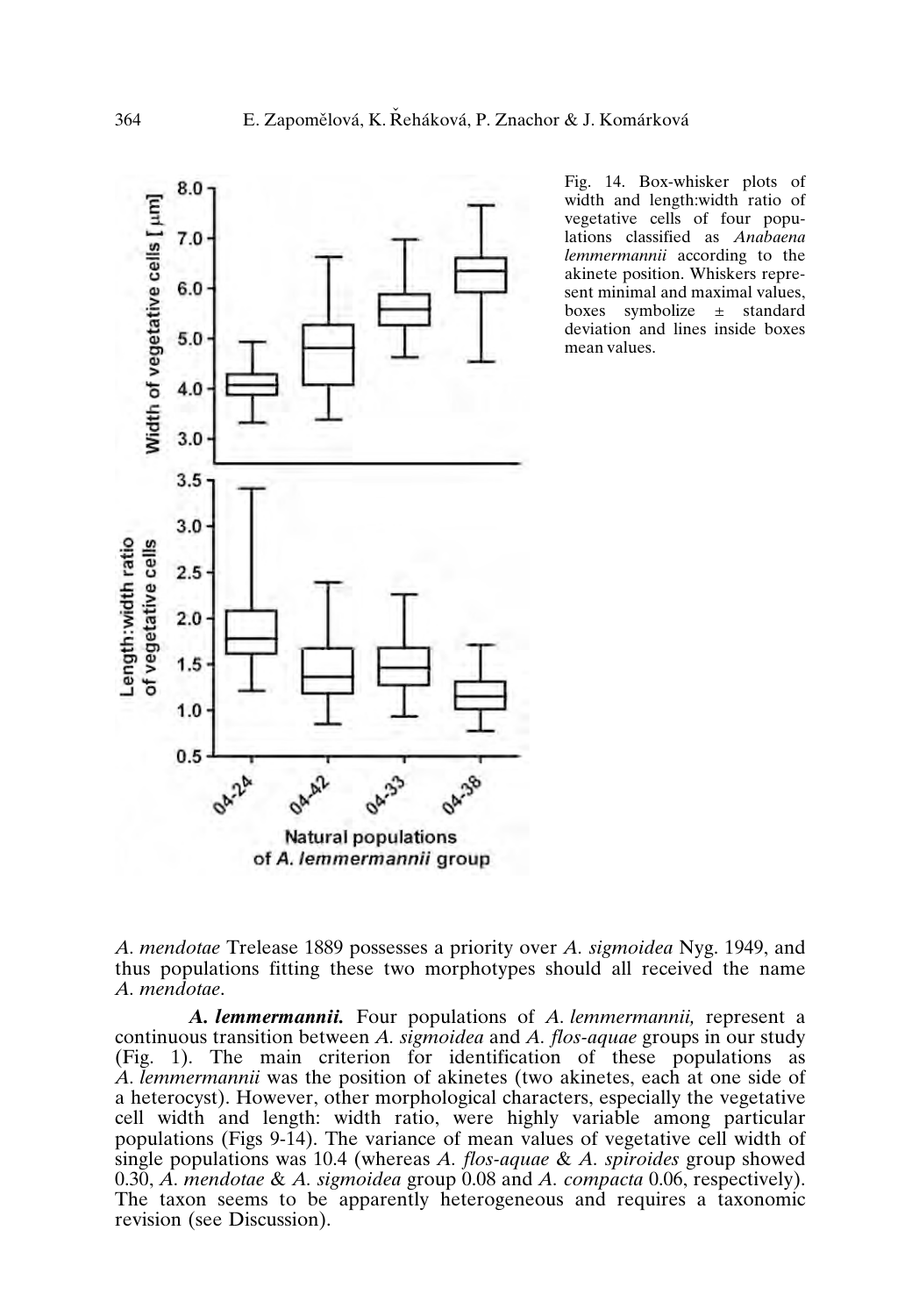

Figs 15-26. Microphotographs of selected *Anabaena* populations of the morphospecies *A. flosaquae* & *A. spiroides* (15-22)*,* and *A. circinalis* & *crassa* (23-26). Population codes: (15) P\_Opat150904; (16) 04-15; (17) 04-16; (18) 04-19; (19) 04-30; (20) 04-37; (21) P\_Horus150904; (22) P\_Ratmi150904); (23) P\_Horak110706; (24) P\_Komor180804; (25) 04-26; (26) 04-46. Scale = 10 µm (right bottom corner).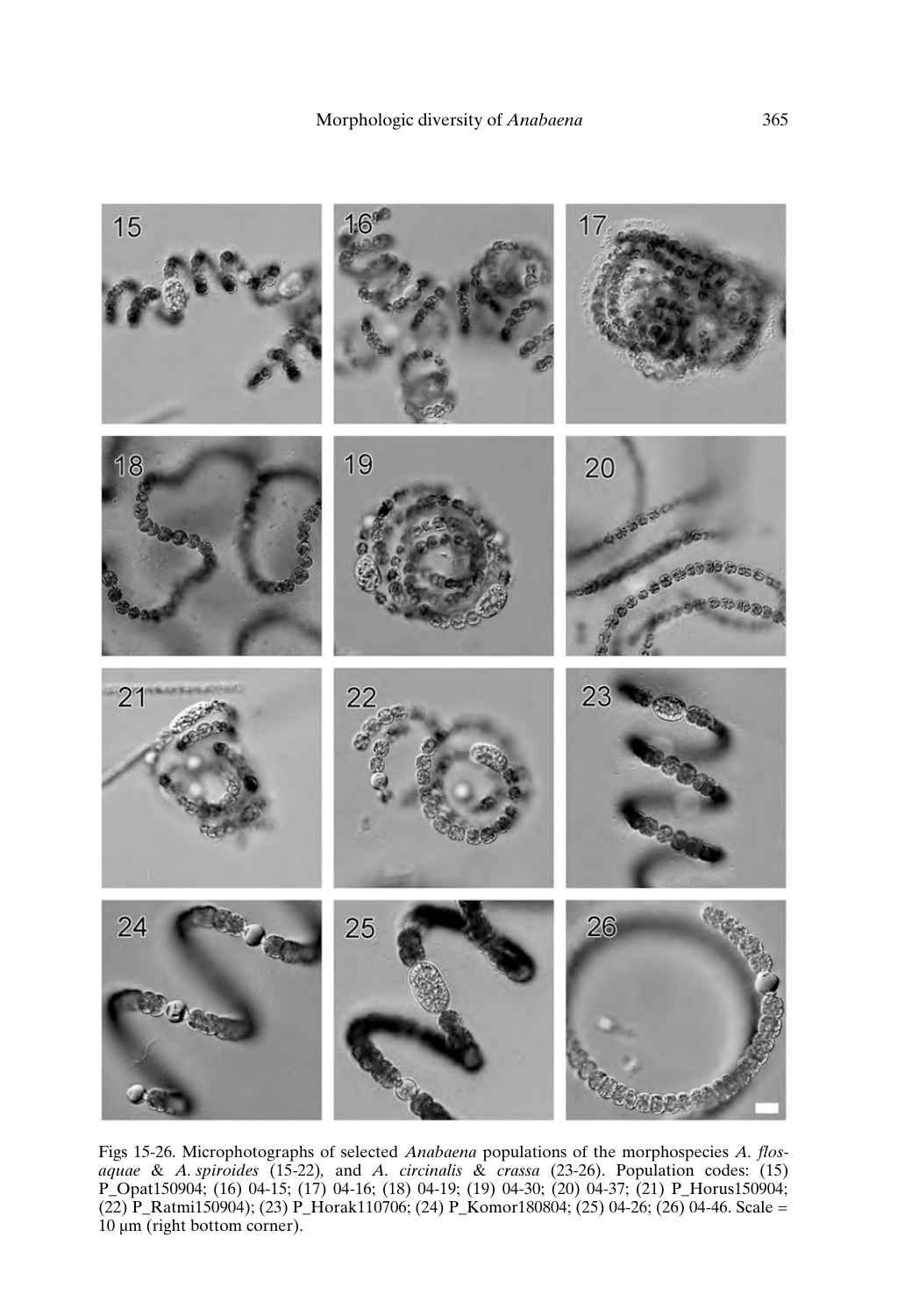*A. flos-aquae* **&** *A. spiroides.* Based on the PCA analysis, the group of *A. flos-aquae* seems to be uniform (Fig. 1). Nevertheless, obvious differences in trichome coiling patterns were detected within this group (Figs 15-22). The regularity of coiling in cultures was often unstable and alternant dominance of regularly and irregularly coiled filaments was then observed for the same strain. This was not the case of other *Anabaena* morphotypes, where the irregularity / regularity of coiling was strictly determined. Furthermore, the inter-population variability in the dimensions of all cell types was also rather high (e.g. the variance of mean values of vegetative cell width was 0.30). Although the vegetative cell dimensions were different among different populations, their cell shape (expressed as length: width ratio) was alike. The same results were obtained for heterocysts. The akinete dimensions and their length: width ratios were highly variable among different populations (data not shown).

Three populations that were preliminarily classified as *A.* cf. *spiroides*  $(04-51, P$  Homol260504, P Opat-y150904) are placed in a cluster with *A. flosaquae* populations (Fig. 1). The null hypothesis  $(H_0)$  that the morphological parameters of the populations classified as *A. flos-aquae* do not differ from those of *A. spiroides* can be rejected when mean values of the width of vegetative cells and mean values of the akinete width were compared (two sample t-test, Table 4). The real differences are, nevertheless, insignificant for reliable identification of these morphotypes (Table 3).

For practical usage, we propose regarding all these types as a combined morphological group. The main defining morphological characteristics of the group are the width of vegetative cells, shape of vegetative cells (more or less spherical, length: width ratio 1.0 on average), and length: width ratio of akinetes (Table 3). According to the Botanical code (Greuter *et al*., 2000), *A. flos-aquae* Rabenh. ex Born. *et* Flah.1888 has priority over *A. spiroides* Kleb. 1895, and thus populations fitting this two morphotypes should all received the name *A. flos-aquae*.

*A. circinalis* **&** *A. crassa.* No clear morphological subgroups were found within the group of populations that were classified as *A. circinalis* & *A. crassa* group. In the PCA diagram the populations form a co-cluster (Fig. 1) and also the detailed comparison of single morphometric characteristics does not show any clear differences (Figs 23-27). Therefore we suggest reclassification of these morphotypes as a joint morphological group. The major defining morphological characteristics of the group are the width of vegetative cells and the regularity of trichome coiling (Table 3). Following the Botanical Code rules (Greuter *et al*., 2000), the priority name of the group is *A. circinalis*.

# **DISCUSSION**

For the first time, the morphological diversity of coiled planktonic *Anabaena* species has been studied within a wide spectrum of morphotypes based on morphology observed in natural habitats. Morphological parameters of all morphotypes commonly occurring in the standing waters of the Czech Republic were assessed.

It can be concluded from the presented study that *A. compacta* (studied and described by Hickel, 1982; 1985) is the only morphotype clearly delimited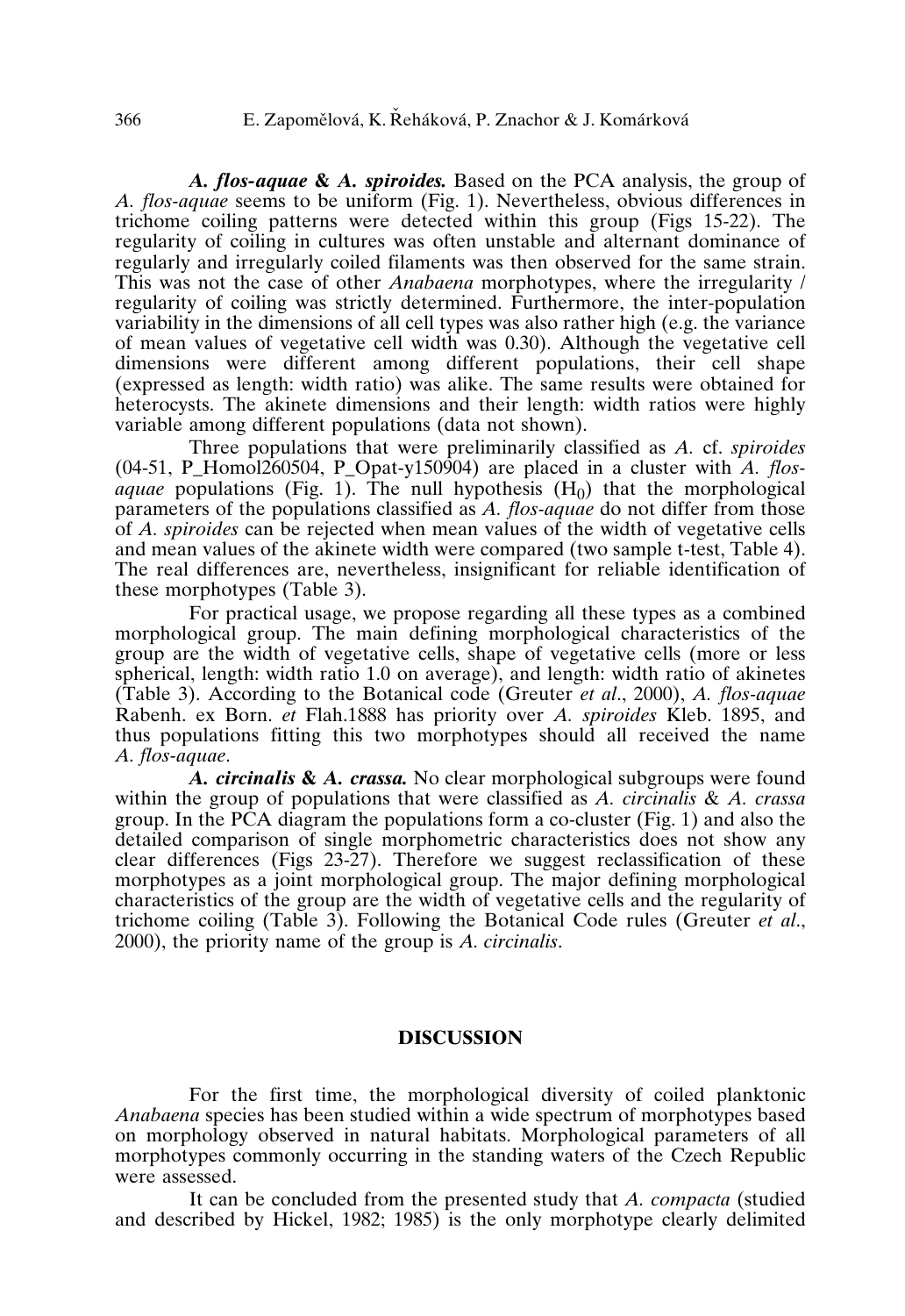from the others. All drawings and photographs available in the literature also confirm small morphological variability within this species.

Other coiled *Anabaena* morphotypes represent a morphological continuum rather than a single well defined species. However, groups of populations displaying similar morphology can be found. They show broader morphological plasticity than the current view of the species concept and we suggest them to be used for practical determination in special cases when combined morphological and molecular analyses cannot be carried out.

Recent studies, exploring mainly the structure of 16S rRNA, have shown that individual planktonic species (morphospecies) within the genus *Anabaena* are highly similar (Gugger *et al*., 2002; Rajaniemi *et al*., 2005a; Willame *et al*., 2006), with the exception of *A. compacta.* This is in perfect agreement with our conclusions based exclusively on the morphological approach.

One of the biggest unsolved issues of classification within the *Anabaena* genus is the ambiguous definition of many species. Concepts of the same species often differ when interpreted by different authors. Furthermore, numerous species established in the past were not properly distinguished from others and their morphological parameters overlapped with descriptions of other species (see below).

Thus, the concepts of *A. mendotae* and *A. sigmoidea* have not been satisfactorily clarified. Komárek (1996) recommended identification of these two types using the shape of vegetative cells (in *A. mendotae* long, cylindrical, cell walls only slightly constricted, whereas in *A. sigmoidea* shorter, barrel-shaped with obvious constrictions between cells) and the inclination to trichome fragmentation in *A. sigmoidea* as the main taxonomic criteria. On the other hand, Li *et al*. (2000) reported the latter morphotype (barrel-shaped cells with constrictions) under the name of *A. mendotae*. Available molecular analyses do not offer any conclusions since molecular characteristics of these morphotypes have not as yet been compared. When comparing single morphological features of the studied populations (Table 4), only the width and length: width ratios of vegetative cells were found to be slightly different. The real values are, nevertheless, irrelevant for the sound identification (the difference in mean width of vegetative cells is less than  $1 \mu m$ ; Table  $3$ ).

Another example of vague species definition is the complex of species related to *A. flos-aquae*. The descriptions of *A. flos-aquae* and *A. spiroides* overlap in all parameters (Table 1) and precise identification is therefore hardly feasible.

Similarly, the unclear definition of *A. perturbata* Hill 1976 (Hill, 1976b) hampers the clear identification of this morphospecies. As shown in Table 1, its morphological characteristics strongly overlap with the description of *A. flosaquae* and *A. spiroides.* According to the original description and photographic documentation, the akinetes of *A. perturbata* should be nearly spherical. On the other hand, later concepts of this taxon (summarized by Komárek, 1996) are wider and include morphotypes with longer and kidney-shaped akinetes (Table 1). Further revision of *A. perturbata* is therefore necessary.

An analogous shift in the species concept can be observed also in *A. curva* Hill 1976. The morphology of the strain 04-19 (particularly the coiling pattern and accumulation of filaments in thick mucilage; Fig. 18) strongly resembles *A. curva* as presented by Li *et al*. (2000). On the contrary, according to the original description of Hill (1976a), akinetes of this morphospecies should be markedly curved, not kidney-shaped. Thus we suggest the revision of the taxon both on molecular and also morphological level.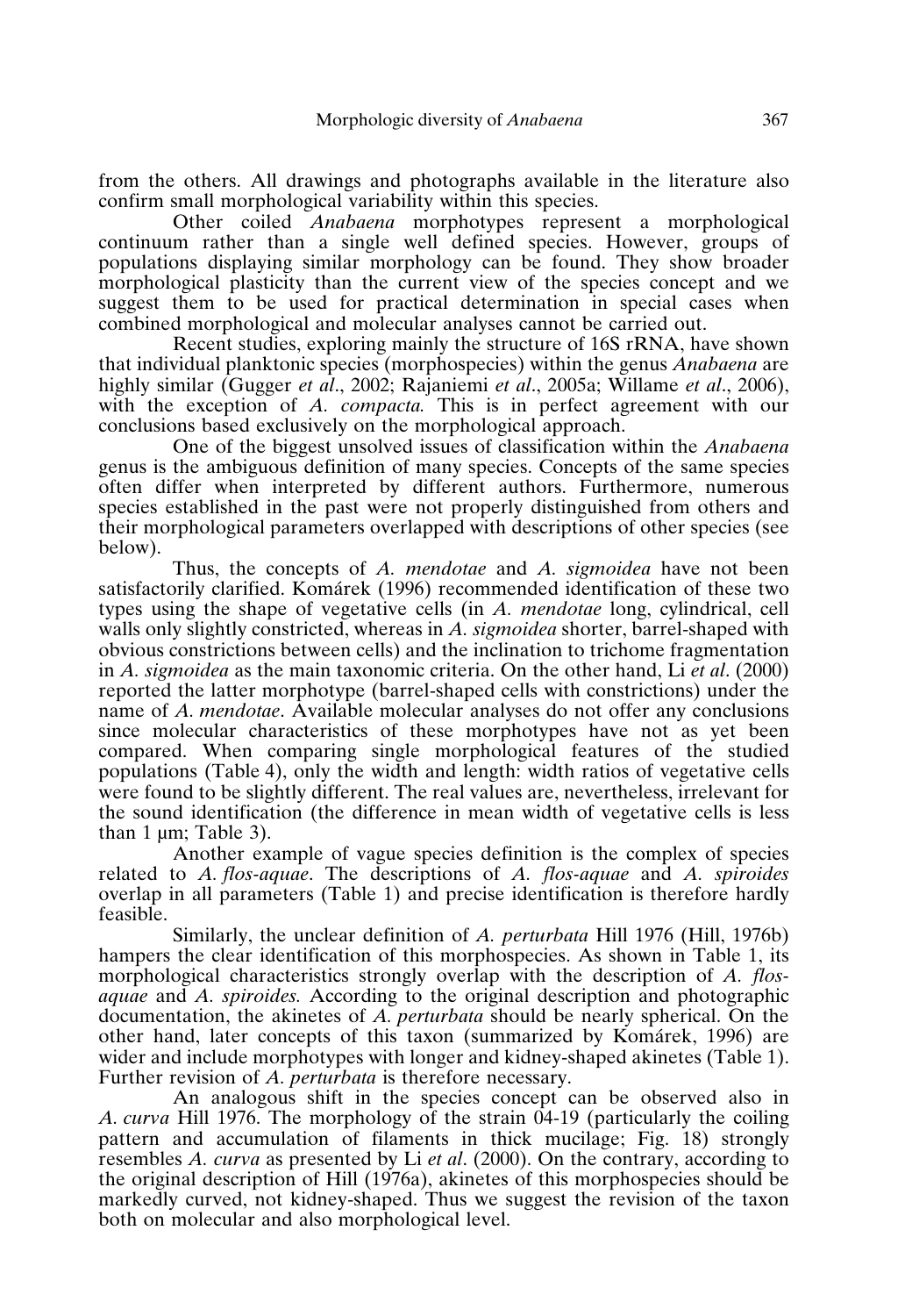Marked inconsistencies in trichome coiling patterns were observed among the populations of the *A. flos-aquae* complex. However, recent molecular results based on the structure of 16S rRNA (Gugger *et al*., 2002; Rajaniemi *et al*., 2005a; Willame *et al*., 2006) have shown that *Anabaena* taxa with coiled trichomes are clustered tightly together with the taxa with straight trichomes. Therefore, it is likely that trichome coiling itself cannot be regarded as a taxonomically distinguishing feature.

In *A. circinalis* and *A. crassa*, shifts in species concepts can also be noticed. Two morphological characteristics (width of vegetative cells and coil diameter) were pointed out by several authors (Komárková-Legnerová & Cronberg, 1992; Komárková-Legnerová&Eloranta, 1992; Komárek, 1996) as suitable for distinguishing these species. However, according to the original descriptions of both species (Geitler, 1932; Komárková-Legnerová&Cronberg, 1992), the ranges of vegetative cell width overlap markedly. On the other hand, ranges of vegetative cell width presented by Komárek (1996) almost do not overlap and define quite clearly these two morphospecies. The present study has shown that neither the trichome width nor the coil diameter is a reliable morphological criterion for distinguishing morphospecies of *A. circinalis* from *A. crassa* (Fig. 27).

Rajaniemi *et al*. (2005a) analysed two types of *A. circinalis* strains, classified as *A. circinalis* and *A.* cf. *circinalis* var. *macrospora*. According to the cell dimensions, only the strains of *A. circinalis* fell within the populations classified as *A. circinalis* & *A. crassa* group in our study. These strains were commonly clustered with the strains of *A. crassa* in the neighbour-joining tree based on 16S rRNA gene, which is in perfect agreement with our conclusions.

Morphological features of the population 04-24 (Fig. 9) matched precisely the description of *A. lemmermannii* var. *lemmermannii* P. Richt., whereas the population 04-38 (Figs 12-13) fitted the description of *A. lemmermannii* var. *minor* (Uterm.) Kom.-Legn. (= *A. utermoehlii* Geitl.) (Table 1, 3). Nonetheless, two populations with intermediate morphology were noticed  $(04-33, 04-42;$  Figs  $10-11$ ) suggesting rather the existence of a morphological continuum between these types of the *A. lemmermannii* taxon (found also by Komárková, 1988 and Li *et al*., 2000).

As for *A. lemmermannii,* the position of akinetes is regarded as the most important feature distinguishing unquestionably the taxon (Komárková, 1988; Komárek, 1996). Nevertheless, in the light of molecular results (Gugger *et al*., 2002) and wide morphological variability observed (Komárková, 1988; present results), it seems rather irrelevant. The populations 04-24 and 04-42 showed high similarity with *A. mendotae* & *A. sigmoidea* group in all morphological features whereas morphology of the population 04-38 resembled *A. flos-aquae* & *A. spiroides* group (Figs 9-13). The results of Gugger *et al*. (2002) also demonstrated that *A. lemmermannii* is diversified at the molecular level. In consensus parsimony trees based on 16S rDNA and ITS1-S sequences, most of A. lemmermannii strains belonged to a subcluster 3 together with *A. flos-aquae* strains whereas one strain was placed in a distant subcluster 1 together with *A. mendotae*. Thus, the position of akinetes seems to be a taxonomically unimportant feature. Presumably, two groups could be found within the taxon *A. lemmermannii,* one belonging to the group of *A. mendotae* & *A. sigmoidea* and the second one to the group of *A. flos-aquae* & *A. spiroides*. To confirm this hypothesis, detailed studies involving more populations are required both on molecular and morphological level.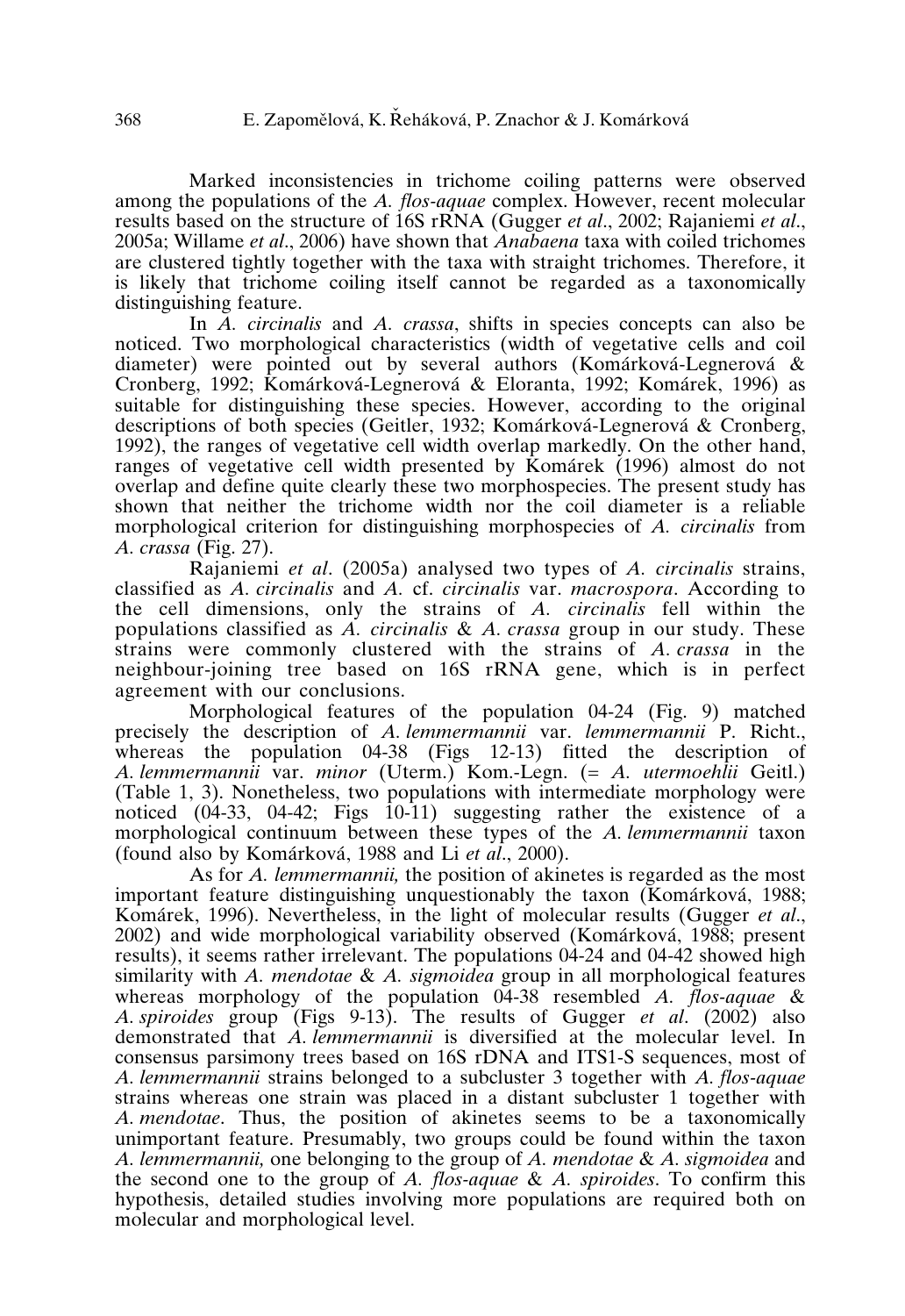

Fig. 27. Box-whisker plots of vegetative cell widths and coil diameters of *Anabaena circinalis* & *A. crassa* group. represent minimal and maximal values, boxes symbolize ± standard deviation and lines inside boxes mean values. Limit values for both species after Komárek<br>(1996) are included are included (solid line – common values, dashed line – extreme values).

Another question should also be discussed here, namely the stability of morphological features in dependence on environmental conditions. Stulp (1982) showed that deviations in the morphology of *Anabaena* strains occurs only under extreme temperature conditions. These deviations were observed either for taxonomically unimportant morphological characteristics or under a temperature that is hardly attainable in the normal planktonic conditions  $(35^{\circ}C)$ . Komárek (1996) is in agreement with these conclusions and regards single species of *Anabaena* as morphologically constant: their typical forms repeatedly occur in different localities and time.

We did not investigate either the development of morphology of single populations during the season or the influence of environmental factors. Nevertheless, the relatively high number of sampling sites and the number of populations studied are supposedly sufficient to give a true picture on *Anabaena* variability. The samples were collected during the growing season (May-October) and a relatively wide range of environmental conditions (light, temperature, water column stratification, nutrient limitation) can thus be expected. Moreover, all morphotypes studied encompassed populations collected both from fishponds, where the water column is mixed during the whole year and limitation by nutrients scarcely occurs, and from reservoirs, where the temperature stratification is observed in summer and limitation by nutrients, especially P, is frequently encountered. We therefore suppose that a wide range of morphological variability in the *Anabaena* populations in natural conditions was satisfactorily covered in the study.

If akinetes were not found in the natural populations, their dimensions were measured in the cultured strains. Nevertheless, our data were obtained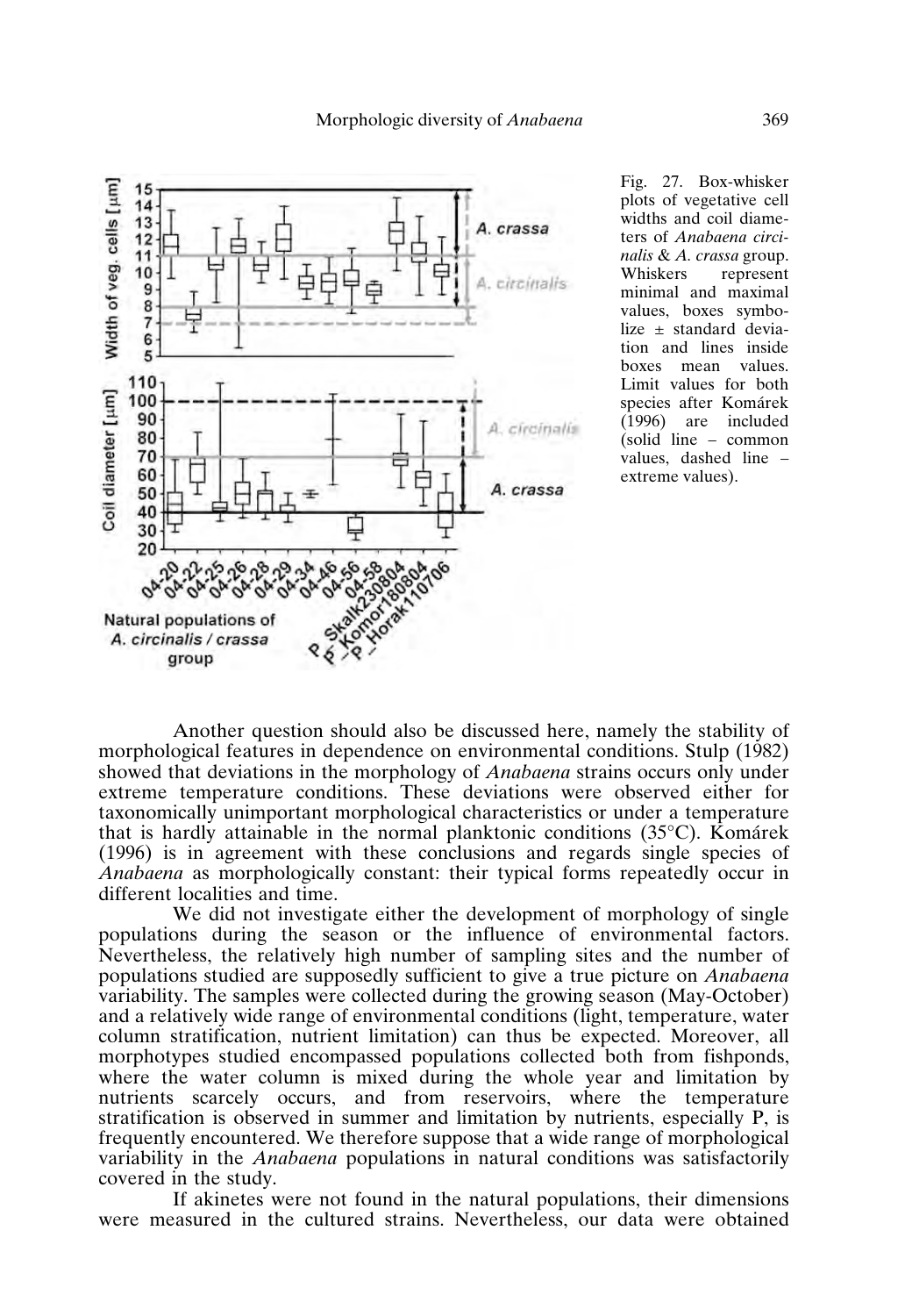during a short-time cultivation (not later than one year after isolation) when the morphological changes of the strains were negligible. It seems reasonable to assume that the size and shape of akinetes were not modified significantly in comparison to those in the natural waters.

WC medium (Guillard & Lorenzen, 1972) is routinely used for cultivation of bloom-forming cyanobacteria in our culture collection. According to our long-term experience, *Anabaena* strains prosper much better in WC than in the commonly used BG11 medium (Stanier *et al*., 1971). When WC medium is used, the strains are green, not yellowish as in BG11, and fewer morphological abnormalities occur (Zapomělová, 2004). The nitrogen and phosphorus concentrations in WC medium span approximately the same range as in the fishponds sampled. The water column of Czech reservoirs is usually stratified during the summer and nutrient concentrations are therefore lower. In our data set, most populations were taken from fishponds (45, i.e. 74%) but all morphotypes studied also comprised populations collected from reservoirs (16 in total, i.e.  $26\%$ ) – see Table 2. The PCA diagram convincingly showed that locality did not influence morphological features markedly since the populations of the same morphotype formed clusters regardless of the type of locality.

**Acknowledgements**. We would like to thank Prof. Jan S. Lepš for statistical comments, Jan Jezbera for critical reading of the manuscript, Marie Kupková and Jindra Bučková for valuable technical assistance and the bicycle Bruncvík for the safe ride. We also want to express our thanks to both anonymous reviewers for their fast reaction, and fruitful comments on the content and style of the manuscript. This study was supported by Grant Agency of the Czech Republic (Project No. 206/06/0462), by the GA ASCR (Projects No. AV0Z60170517, KJB600960703), and by Project FRV≤ No. 3491/2005.

#### **REFERENCES**

- ANAND N., 1988 Culture studies and taxonomy of blue-green algae certain identification problems. *Archiv für Hydrobiologie Supplementband* 80: 141-147.
- ANONYMOUS, 1996 Statistica for Windows [Computer program manual]. Statsoft, Tulsa, OK. CRONBERG G. & KOMÁRKOVÁ J., 1988 — *Anabaena farciminiformis,* a new nostocacean bluegreen alga from Scania, South Sweden. *Archiv für Hydrobiologie Supplementband* 80: 277-282.
- GEITLER L., 1932 *Cyanophyceae*. Berlin, Koeltz Scientific Books.
- GREUTER W., MCNEILL J., BARRIE F. R., BURDET H.-M., DEMOULIN V., FILGUEIRAS T. S., NICOLSON D. H., SILVA P. C., SKOG J. E., TREHANE P., TURLAND N. J. & HAWKSWORTH D. L., 2000 — International Code of Botanical Nomenclature. *Regnum vegetabile* 138: 1-474.
- GUGGER M., LYRA C., HENRIKSEN P., COUTÉ A., HUMBERT J.-F. & SIVONEN K., 2002 Phylogenetic comparison of the cyanobacterial genera *Anabaena* and *Aphanizomenon*. *International journal of systematic and evolutionary microbiology* 52: 1-14.
- GUILLARD R.R.L. & LORENZEN C.J., 1972 Yellow-green algae with chlorophyllide c. *Journal of phycology* 8: 10-14.
- HICKEL B., 1982 —A helical, bloom forming *Anabaena*-like blue-green alga (Cyanophyta) from hypertrophic lakes. *Archiv für Hydrobiologie* 95: 115-124.
- HICKEL B., 1985 Observations on *Anabaena compacta* (Nygaard) nov. comb. (Cyanophyta) with helical, planktonic filaments and macroscopic aggregates. *Archiv für Hydrobiologie Supplementband* 71: 269-270.
- HILL H., 1976a A new species of *Anabaena* (Cyanophyta, Nostocaceae) from a Minnesota lake, I. *Phycologia* 15: 61-64.
- HILL H., 1976b A new species of *Anabaena* (Cyanophyta, Nostocaceae) from a Minnesota lake, II. *Phycologia* 15: 65-68.
- HILL H., 1976c A new species of *Anabaena* (Cyanophyta, Nostocaceae) from a Minnesota lake, III. *Phycologia* 15: 69-71.